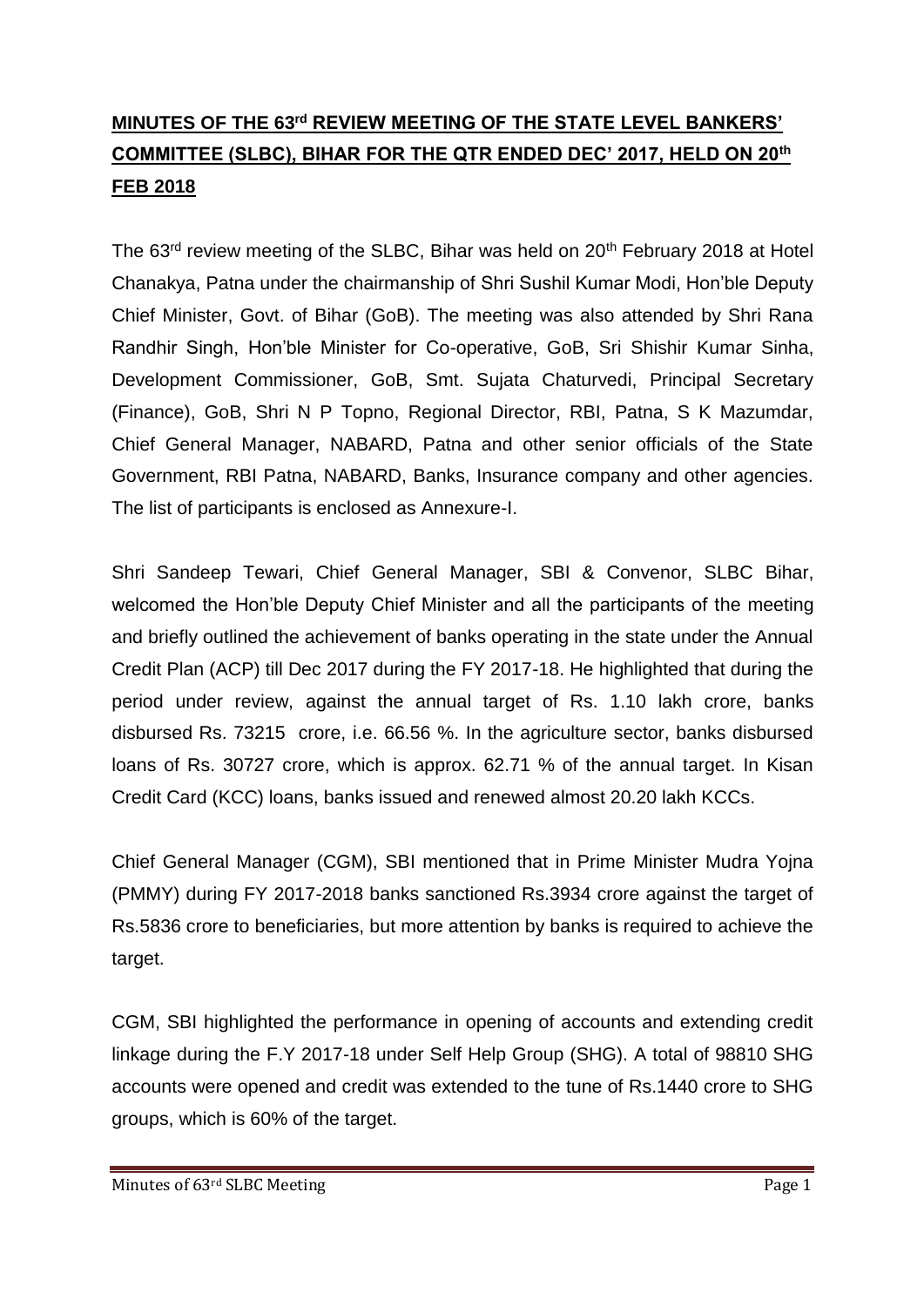CGM, SBI mentioned that although the Credit Deposit (CD) ratio for state was currently at 43.64 %, if we see the data of incremental growth in deposits and loans during the period Dec 2016 to Dec 2017, this CD Ratio came to 58% which is a welcome sign. He asserted that more efforts were required in this area to place the state at par with national average of the CD ratio. He also suggested to State Govt. to invite the companies working in the field of food processing sector/ consumption sector as Bihar has immense potential in these sectors. It would provide an opportunity to increase the investment in state and resulting thereby in an increase in the CD ratio.

CGM, SBI said that the rising Non Performing Assets (NPA) was still a grave concern for the banks. In order to counter this problem, he requested State Govt. to post dedicated Certificate Officers at each office in the state to expedite the disposal of pending certificate cases related to NPA loans. He also requested that in case of loan accounts where banks have initiated action against the defaulter borrower under the SARFAESI Act, speedy action within the timeline as stipulated in the Act, was required. Hence, district administrations may be instructed & sensitized to help the banks promptly in the cases of SARFAESI for quick action.

CGM, SBI said that as per instructions from RBI, villages with population of more than 5000 were to be provided with Banking Outlets (BO) having Core Banking Solution (CBS) facility. Against the target of 602 such Unbanked Rural Centres (URC), Banks have opened only 223 banking outlets in these URCs. He requested all banks to achieve the target without any delay. In conclusion, he expressed his assurance to State Govt. regarding the commitment of banks towards the progress of State.

# **A. INITIAL PROCEEDINGS**

The Action Taken Report (ATR) on the minutes of 62<sup>nd</sup> SLBC meeting was presented and unanimously accepted. The proceedings of various meetings undertaken after the 62<sup>nd</sup> SLBC were also discussed in the House. The proceedings of these meetings have also been detailed in the 63<sup>rd</sup> SLBC Agenda Booklet.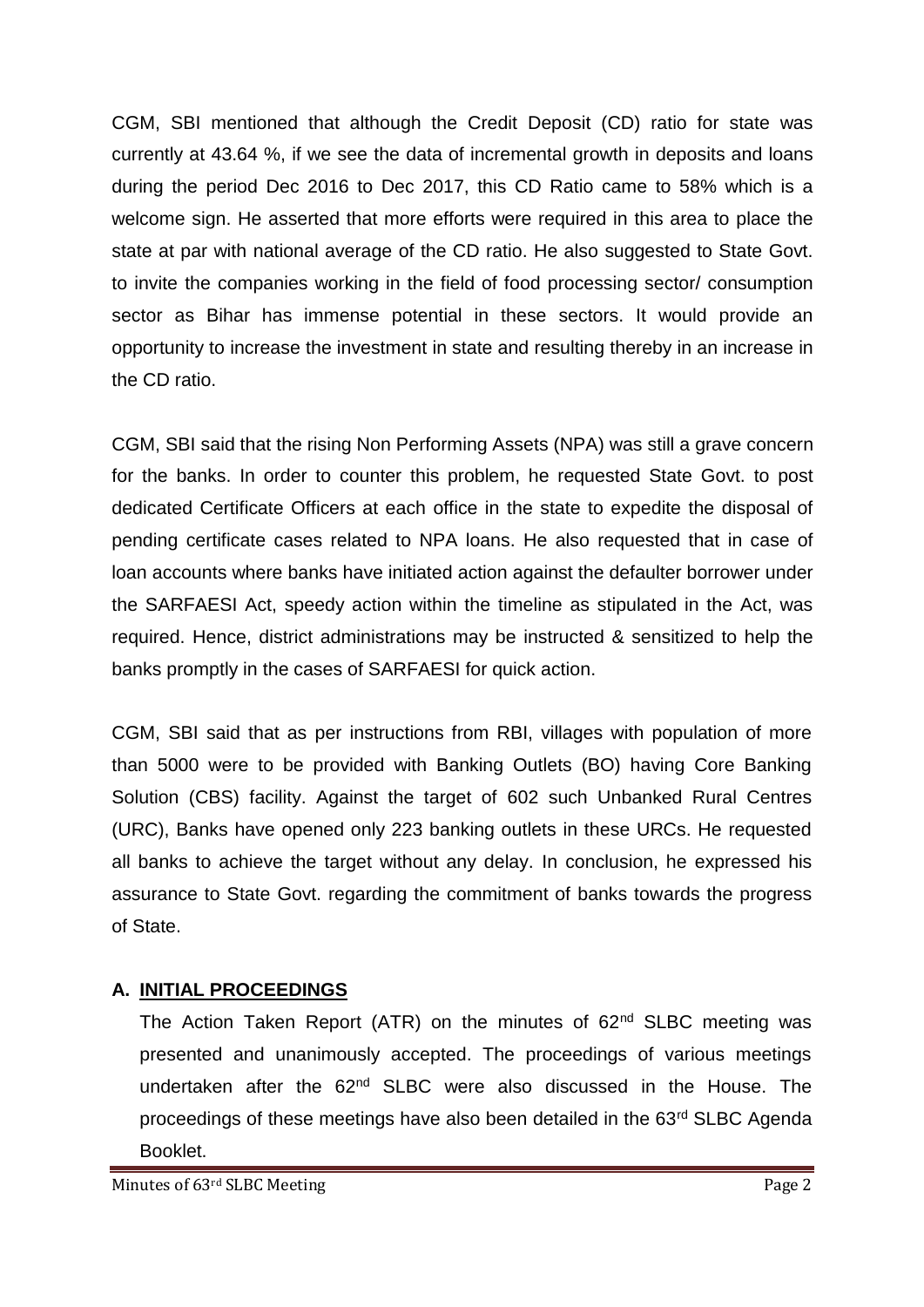Principal Secretary, Finance also briefed to the House about the proceedings of various meetings taken after 62nd SLBC meeting. On behalf of Chair, PS, Finance requested all the distinguished guests present in the meeting to actively participate in the meeting and to share their views so as to ensure better understanding of the points under discussion by all concerned and emergence of concrete points / possible solutions on agenda items after discussion in the meeting.

#### **B. DLCC/DLRC MEETINGS**

It was informed that a meeting of all Lead District Managers (LDM), District Development Managers (DDM) & Senior Deputy Collectors (SDC) Banking was organized on 05.02.2018 on the said agenda as per the advice of Hon'ble Dy. Chief Minister to ensure meaningful and timely conduct of DLCC/DLRC meetings in all the districts and to implement the Lead Bank scheme in the state. House was also informed about the important agenda items of the said meeting viz. all the concerned SDCs Banking to ensure addressing these meetings without fail, DDMs NABARD to attend at least 2 BLBC meetings in the district per year, Regional Heads of the Banks to attend DLCC/DLRC meetings, Public representatives to be invariably invited/called in for DLRC meeting, DLRC meeting to be conducted within 10 days of end of every quarter, discussion on NBFCs/Chit Funds active in the region to be included in DCC/DLRC meeting, to achieve 100 percent ACP by the districts etc. All the agenda items of the said meeting were presented to the House for their information

House was also informed that it was decided in the said meeting on 05.02.2018 to request to develop standardized automated system for smooth data uploading and to ensure synchronized data flow from different banks to SLBC website, so that margin of error through manual data feeding was eliminated. The Chair was informed that the required system needs to be implemented at the apex level of banks and RBI needs to intervene for the same for standardization of data format. Hon'ble Dy. Chief Minister had also advised in the meeting on 05.02.2018 to prepare a small booklet on the entire available Govt. sponsored scheme by all the banks which is made available at the bank branches for ready reference and for awareness on the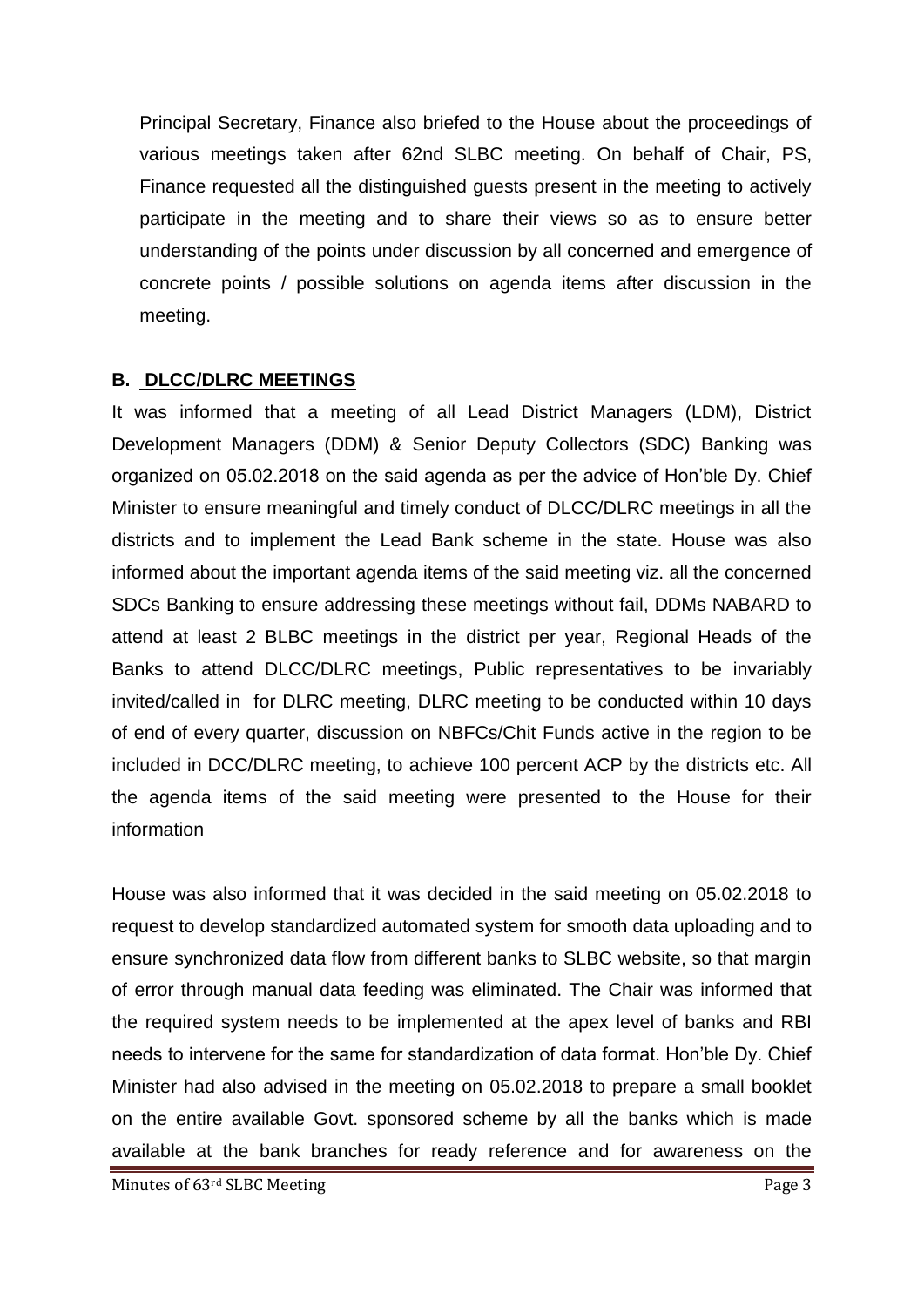detailed guidelines of the schemes among branch Managers & other stake holders of different bank branches.

Hon'ble Dy. Chief Minister advised that the compliance status on the abovementioned issues be discussed in the next SLBC meeting. The Chair also pointed out that the senior officials of the banks were not regularly attending the DLCC/DLRC meetings in the districts and requested that in the next SLBC meeting the list of officials from the banks who attended various DLCC/DLRC meetings should be presented. He also advised banks to ensure presence of Regional / Zonal heads in these meetings and to ensure that the same bank representative shall attend these meetings for a year for better effectiveness & focused attention. He desired that a status report on the implementation of above mentioned suggestions may be presented in the next SLBC meeting.

Principal Secretary, Finance, GoB drew the attention of House on the delayed data submission and poor flow of data exchange between the banks at block level, which was pointed out by the LDMs during the meeting on 05.02.2018. She advised all the present members to address this issue of timely data submission by all the participating banks in the BLBC/DLCC/DLRC meetings for ensuring the effectiveness of these meetings. Hon'ble Dy. Chief Minister advised that the reporting of data to LDM for BLBC/DLCC/DLRC meetings should be automated at the earliest and manual intervention in collating the data be avoided. Hon'ble Dy. Chief Minister pointed that if the SLBC/DLCC/BLBC meetings were held effectively, lot of issues in the system would automatically be resolved.

RD RBI assured the House that he would escalate this issue of standardized data format and data availability at State/district/block levels to the Central Office of RBI.

MD, Women Development Corporation advised that data on KCC in allied activities and based on gender segregation should also be made available for further improvements.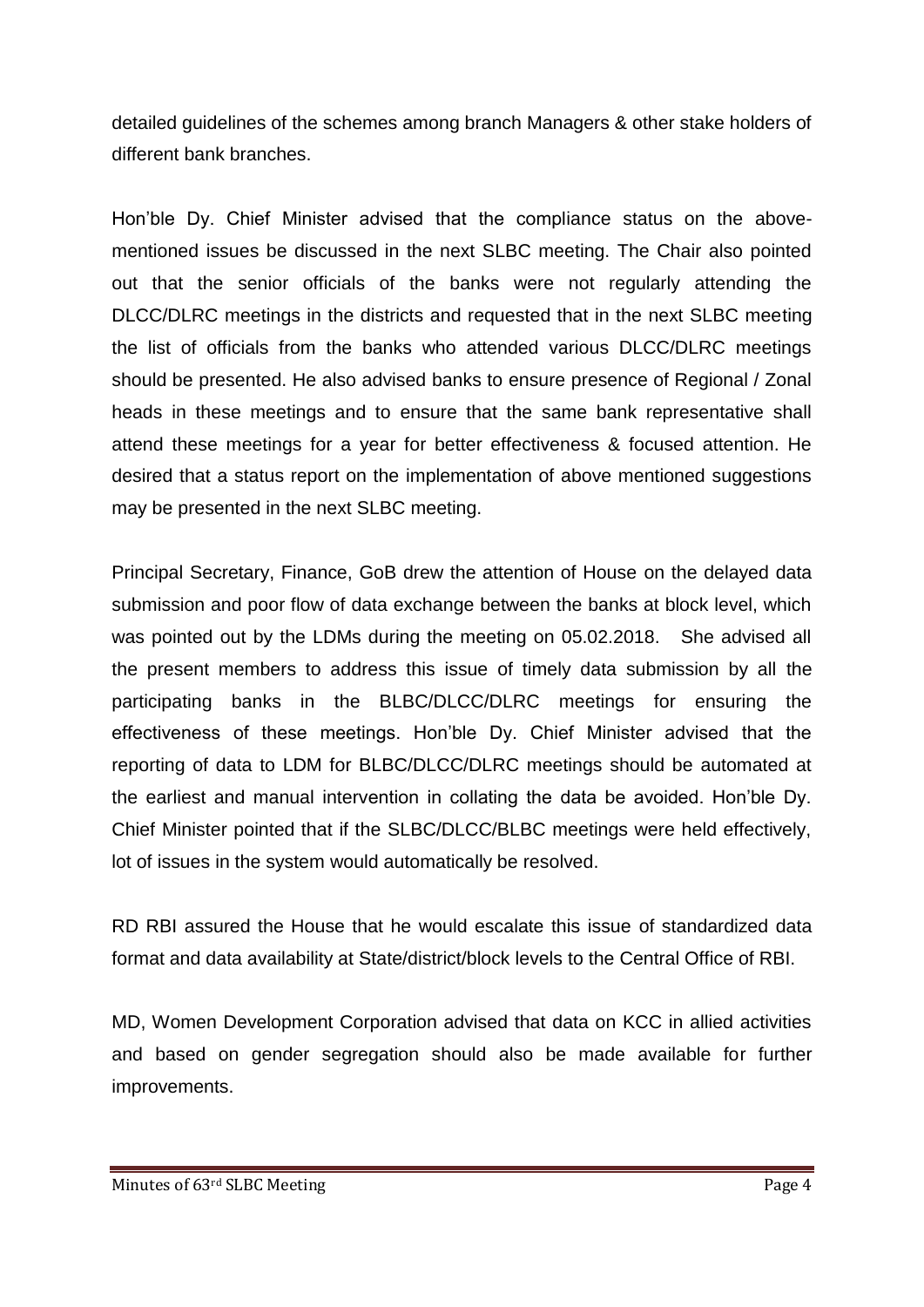CGM NABARD advised/requested for further detailing of data in the SLBC Agenda booklet. He cited the example of Agricultural Infrastructure, where the break up only on storage/ godown sector is given and remaining disbursement data details in the sector has not been presented. He emphasized that for effective credit planning it was essential that granular breakdown of data, sector wise, was made available to the stake holders.

Principal Secretary, Finance, GoB raised the issue of timely data submission to the SLBC and requested all the present members to resolve issue of data submission at the earliest. AGM SLBC also explained this point and said that data collection from stake holders was really very cumbersome for SLBC, due to perfunctory approach of some stake holders.

# **C. OPENING OF BANKING OUTLETS (BO)**

The House was informed that 223 BOs have been opened in the allotted 602 URCs in the State till 31.12.2017. It was informed that 11 banks, currently under Prompt Corrective Action (PCA) of RBI had not been allocated any targets under opening of BOs and only 9 banks had opened all the mentioned 223 BOs. Remaining banks have not opened any BO in their allotted URCs. AGM, SLBC requested all such banks to expedite the BOs in the allotted URCs at the earliest.

RD, RBI informed House that they have requested their central office vide letter dated 15.01.18 for extending the deadline of opening the BOs from 31.12.2017 to 31.03.2018 and also to include those banks which have currently been placed under the provisions of PCA, for opening of BOs. The decision on this issue from the Central Office of RBI is awaited.

He also clarified that their central office had confirmed that RRBs can open the BOs.

The House expressed its concern that though banks were opening banking outlets/branches, the State target would be achieved only if BOs/branches are opened in the allotted URCs. Otherwise, the State would be deprived of achieving its target of opening BOs in all the 602 URCs.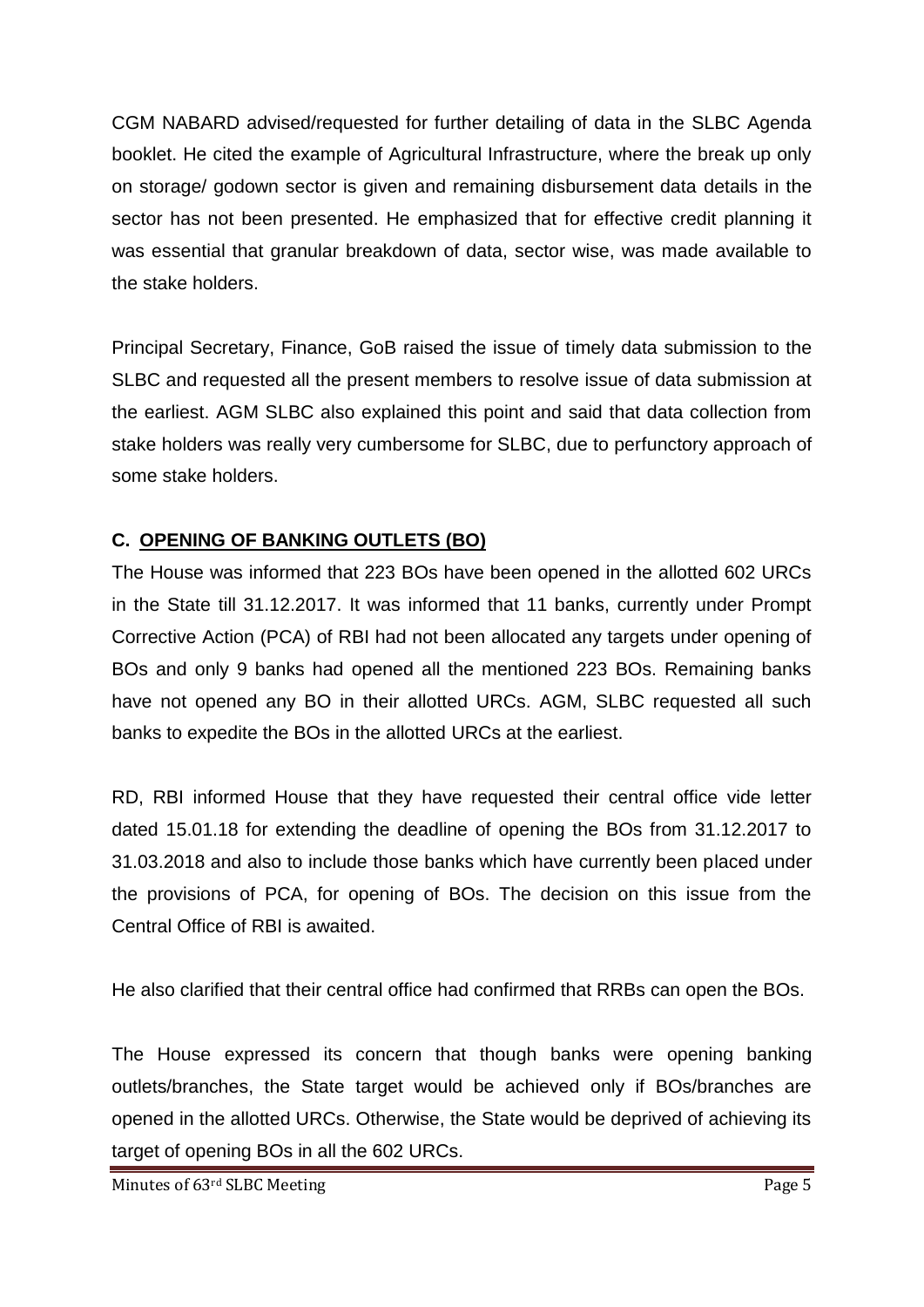Principal Secretary, Finance, GoB recognized the performance of a few banks who have performed significantly in opening BOs in the allotted URCs viz. Allahabad bank, and requested all poor performing banks to immediately take up opening of BOs in allotted URCs by 31.03.2018.

Hon'ble Dy. Chief Minister expressed his concern on the news frequently appearing in media about the shutdown of ATMs from time to time. He requested the House to discuss the reasons for occurrences of the same.

CGM SBI informed the House that SBI ATMs were being shutdown in batches of 5000 for yearly maintenance/upgrade and this would continue till 15.03.2018. He also informed that uptime of ATMs in recent past had taken a hit due to non availability of high denomination notes and recalibration issues for new Rs. 200 denomination notes.

Hon'ble Dy. Chief Minister requested the SLBC to include the annual target of opening of ATMs by different banks in the Agenda from next SLBC meeting.

CGM SBI informed the House that in last 6 month, in order to increase the penetration in the area of ATM operations, SBI has opened 5200 micro ATMs which were essentially handheld devices with card swapping facility and are used to disburse cash in remote locations where bank branches are not available, and this would ensure better safety of ATM operations and reduce fraudulent activities in ATM transactions.

Principal Secretary, Finance, GoB raised the issue of numerous complaints received about the CSPs/BC agents during the recent yatra of Hon'ble Chief Minister across the state. She requested all the banks present to ensure better control mechanism in this area. She reiterated that banks were the backbone in implementing the benefits of DBT schemes to beneficiaries and such complaints regarding BC/CSP operations dent the image of BC channel of banking in the State. She also informed the House that parallel investigation was also being carried out by district administrations in different districts where complaints regarding CSP operations / malpractices had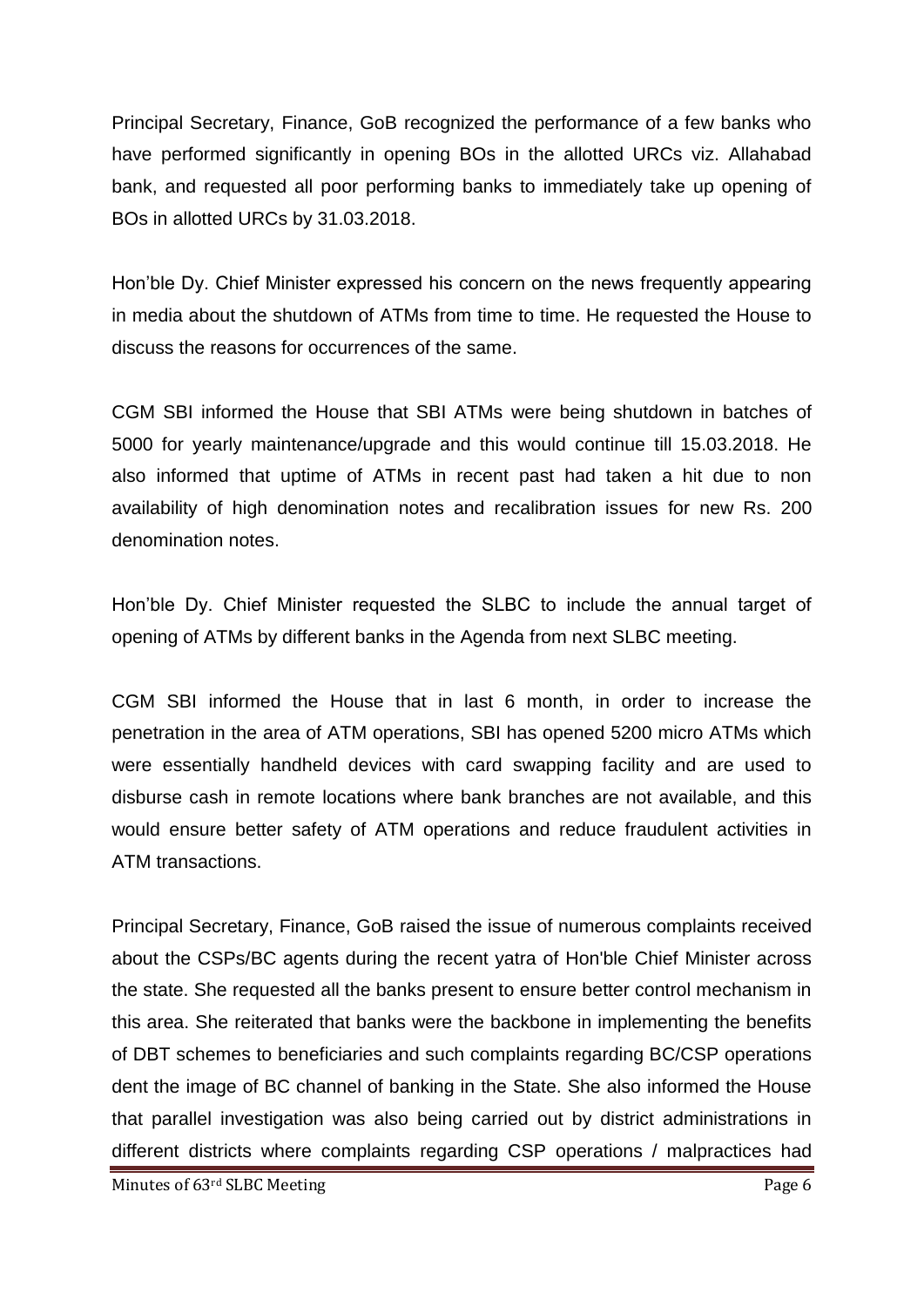been received. She requested SLBC to include this item the next SLBC meeting with concrete details and specific action points in this regard.

CGM SBI appraised the House that SBI had conducted a thorough investigation into the issue of malpractices/complaints prevailing in the area of CSP operations. During the investigation two important issues have emerged:

i) Delays/operational difficulties in software upgrade during e-KYC implementation, which has now been done away with.

ii) A Few BC Agents / CSPs are involved in malpractice of recovering commission from the customers, which actually is being reimbursed to them by banks. He informed the House that SBI was currently having 8700 CSPs, maximum among all banks and for have better control mechanism, these CSPs had further been classified in 3 groups Satisfactory CSPs, Inactive CSPs and unsatisfactory CSPs based on 28 point checklist / parameter prepared by SBI. Bank is giving focussed attention for improvement in the performance of unsatisfactory CSPs and is also blacklisting BCAs/CSPs wherever warranted. Hon'ble Dy. Chief Minister appreciated the efforts of SBI in the area and advised all banks to adopt the suitable measures to arrest the fraudulent activities, if any prevailing through BC model .

Hon'ble Dy. Chief Minister desired to arrange for a meeting by Finance department, GoB with the help of SLBC and to call all service providers of CSPs i.e. BCs and other stake holders involved in the area of operation of CSPs in the month of April 2018 to have a better understanding of issues involved and to resolve them at the earliest.

# **D. C D Ratio**

The House was informed that CD ratio of the State stood at 41% as on 31.12.2017 and at 42.56% including the Rural Infrastructure Development Fund (RIDF). The House expressed its concern as CD ratio of the State stood much below the national average. The chair was informed that a few banks in the State have CD ratio even below 25 percent which is alarming. The chair wished such banks to immediately address this issue through focused attention and to ensure that CD ratio was improved to at least above 25% in current year itself.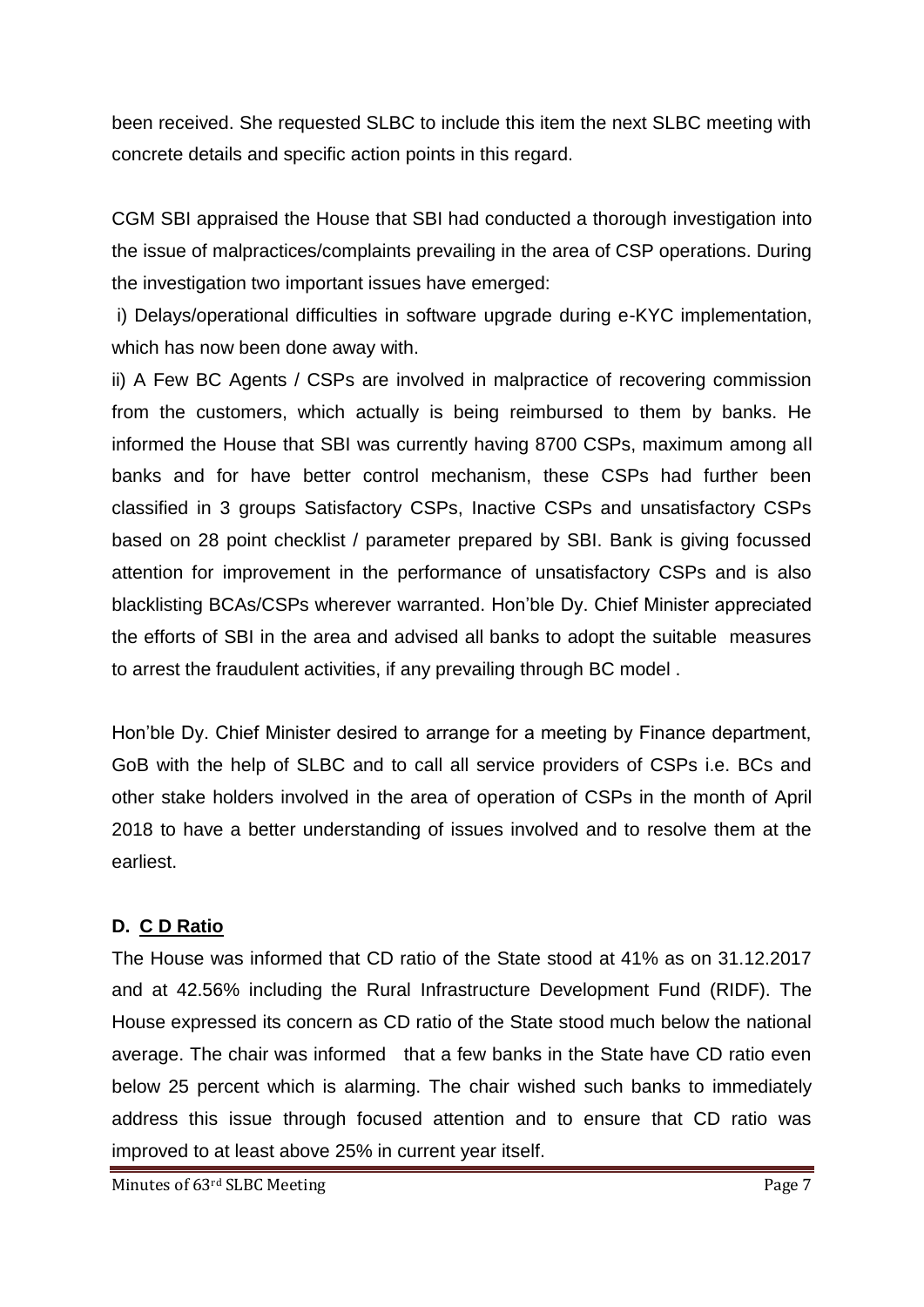Hon'ble Dy. Chief Minister pointed out that four districts namely Bhojpur, Siwan, Saran & Gopalganj had comparative lower CD ratio and requested SLBC to present a brief report in the next SLBC meeting on the reasons on why the CD ratio in these districts was lower than the other districts.

RD RBI briefed the House that in addition to CD ratio, there is need to study average credit outstanding per capita in the districts to have better analysis and understanding on performance of banks in respective district.

#### **E. ACP ACHIEVMENT**

The House was informed that commercial banks, RRBs and Co-operative banks have achieved 65%, 68% and 70% respectively of ACP target for FY 2017-18 as on 31.12.2017. AGM,SLBC assured the Chair that all the banks in the State would continue their efforts of achieving 100% of ACP target for the year 2017-18 and would try to even surpass the allotted targets. He briefed the House that only 5 major banks namely SBI, PNB, UBGB, CBI & MBGB had contributed around 54% in ACP achievement and requested the remaining 31 banks to step up their efforts in direction of ACP achievement for holistic improvement.

Hon'ble Dy. Chief Minister pointed out that 5 districts in the state namely Banka, Madhepura, Sheohar, Madhubani & Supaul, were lacking in ACP achievement and requested the House to ponder on the reasons of lower ACP achievement in these districts. He informed the House that all the districts of the state needed to perform in ACP achievement so that the target is achieved at the earliest. Representatives of lead banks in these districts assured the House that they had stepped up their efforts in the districts for improvement in credit disbursement which would result in improvement of ACP achievement in near future. Hon'ble Dy. Chief Minister advised that further drill down of ACP target and achievement data up to branch level should be monitored by banks for wholesome and holistic approach. He advised all banks that for improving ACP achievement of the State, effective monitoring of ACP achievement of bank branches in the districts were required at granular level through leveraging technological advances like video conferencing etc. He expressed his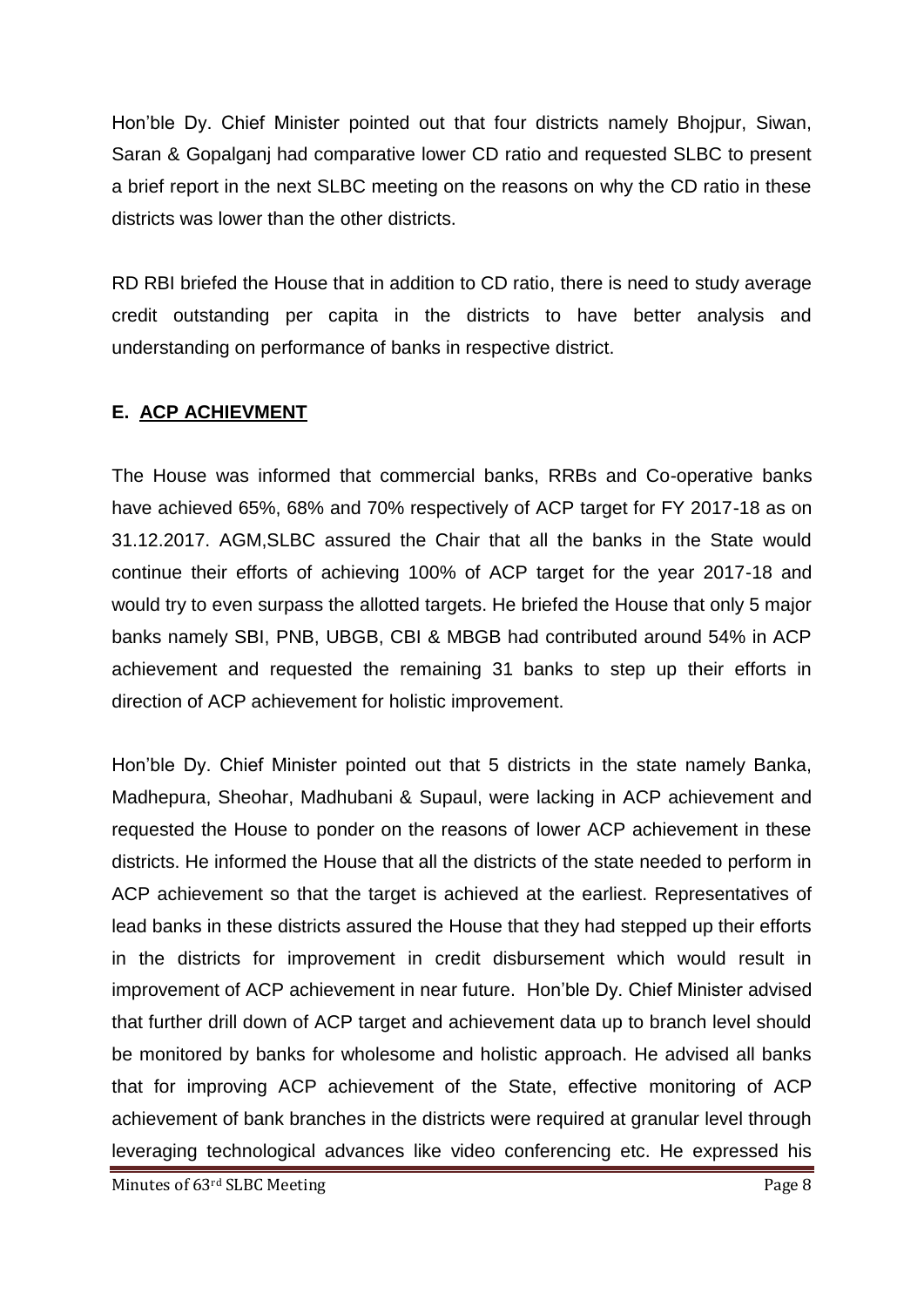concern that ACP achievement of the State dived downward to 88% in FY 2016-17 in comparison to 95.50% in FY 2015-16 and after continuously increasing for 3 years from FY 2013-14 onwards. He requested all banks to ensure that achievement of ACP was at least above 95% in the state in the current FY.

The House was informed that some banks in the State have ACP achievement below 50% .It was requested that such banks improve their performance and step up their efforts in this direction so that ACP target of the State was achieved in the current FY. AGM SLBC informed the House that road map for achieving the ACP target in 4th quarter is available in the SLBC Agenda booklet.

The House expressed his concern that performance of banks in sanctioning of new KCCs is not satisfactory and only 13% of target had been achieved in sanctioning of KCCs as on 31.12.2017. It was felt that practice of generating and sourcing of KCC loan applications by the Line departments of State Govt. agencies should be restored as it was being done earlier. It would go a long way in improving the performance of banks in the area of new KCC sanctions.

It was found that earlier practice of regular meetings between bank officials and block level administrative officers for KCC application generation had been stopped for the last 1.5-2 years. The state Govt. should intervene in the matter for revival of earlier practice of conducting regular meetings between bank officials and block level administrative officers. It was brought to the notice of House by General Manager, SBI, Shri V S Negi, that farmers in the state needed to be counseled through Kisan Sabhas as many of them were apprehensive in availing KCC loan of Rs. 1 lakh or more as this requires creation of mortgage charge over land and were deliberately availed KCC loans only up to limit below Rs. 1 lakh. It is estimated that with introduction of KCC facility in allied activities by Govt./RBI, the figures in KCC sanctions and disbursement would improve in near future.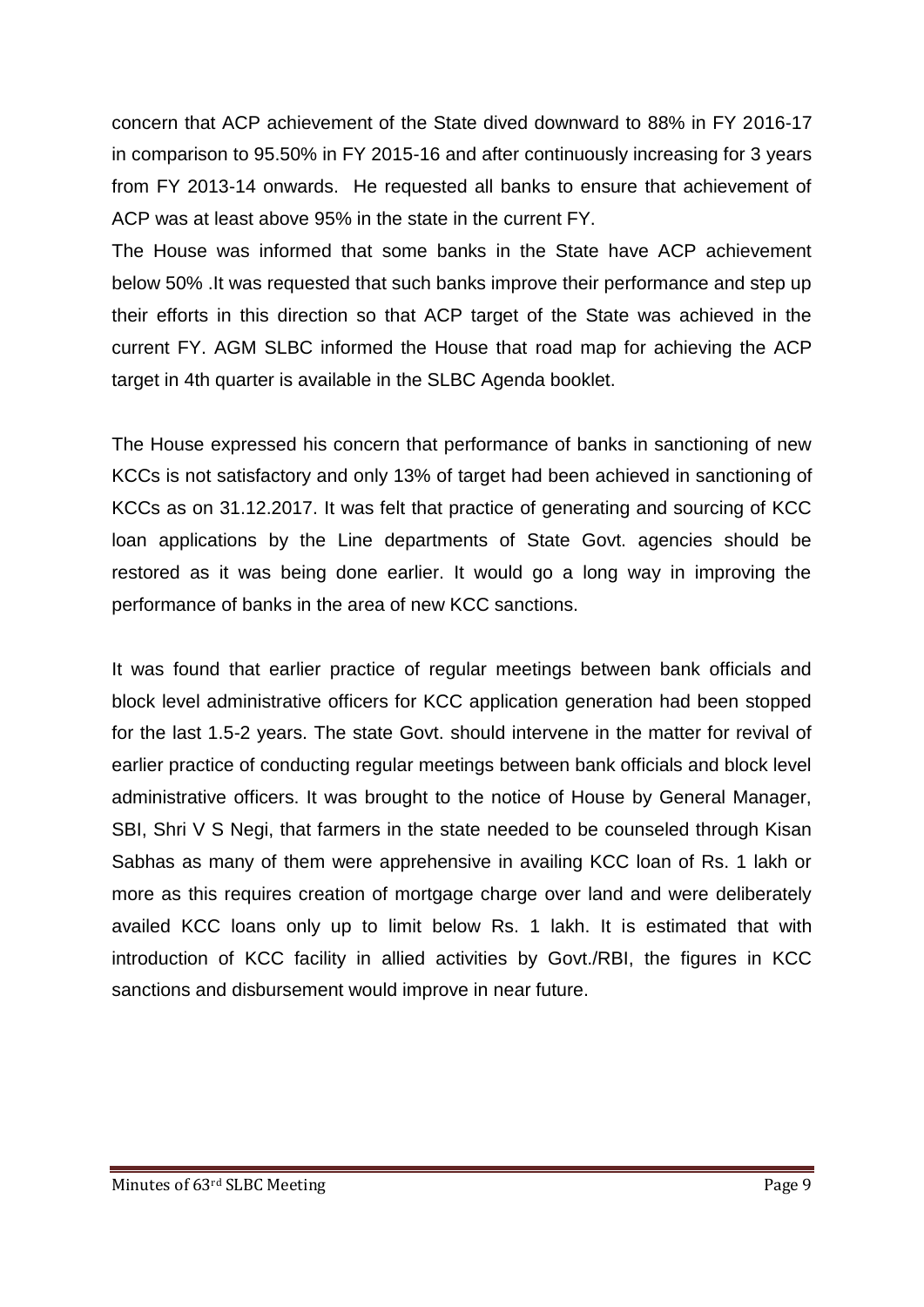#### **F. DAIRY AND FISHERIES**

AGM SLBC presented the performance of banks in dairy & fisheries and some below-par performances were noted. He expressed hope that with introduction of KCC facility in both these sectors, the performance would improve in near future.

Secretary, Animal Husbandry & Fisheries, GoB informed that a SLBC sub committee meeting for comprehensive discussion and review of performance of banks up to the level of branches in both the sectors is planned under chairmanship of the APC, GoB on 27.02.2018. AGM, SLBC may include the decisions of this meeting in the next meeting agenda.

#### **G. SHGs & JLGs**

CEO Jeevika, Shri Balamurugan appraised the House that up to 31st Dec' 2017 1,19,497 SHGs had been credit linked and assured that the target of credit linkage of 2,00,000 groups for the current financial year would be achieved before 31.03.2018. He informed that till date, the credit linkage amount of Rs 2000 crore had been achieved and by end of this FY credit linkage amount of Rs. 2500 crore would be achieved. He requested all the banks to provide help in the documentation process. He informed the House that till date 7,75,000 SHGs had been formed by Jeevika and by Dec' 2018 this number would reach 10,00,000. He assured that, in next 3 years, Jeevika would bring 50,00,000 families under the Antyodya Yojana. He once again raised the issue of non-existence of State Head offices of Allahabad Bank, Bank of India, Central Bank of India, UCO Bank, Union Bank & United Bank of India resulting in lower functional effectiveness in implementation of schemes. In this connection, Principal Secretary, Finance, GoB informed that communication in this regard had been sent to central offices of these banks as well as DFS for arranging State Head Offices in the State. CEO JEEVIKA emphasized the importance of Community Based Recovery Mechanism (CBRM) and informed that 200 Bank Mitras had been placed in different branches by Jeevika as on date. He informed the House that many banks in the state had formalized the CBRM through office orders and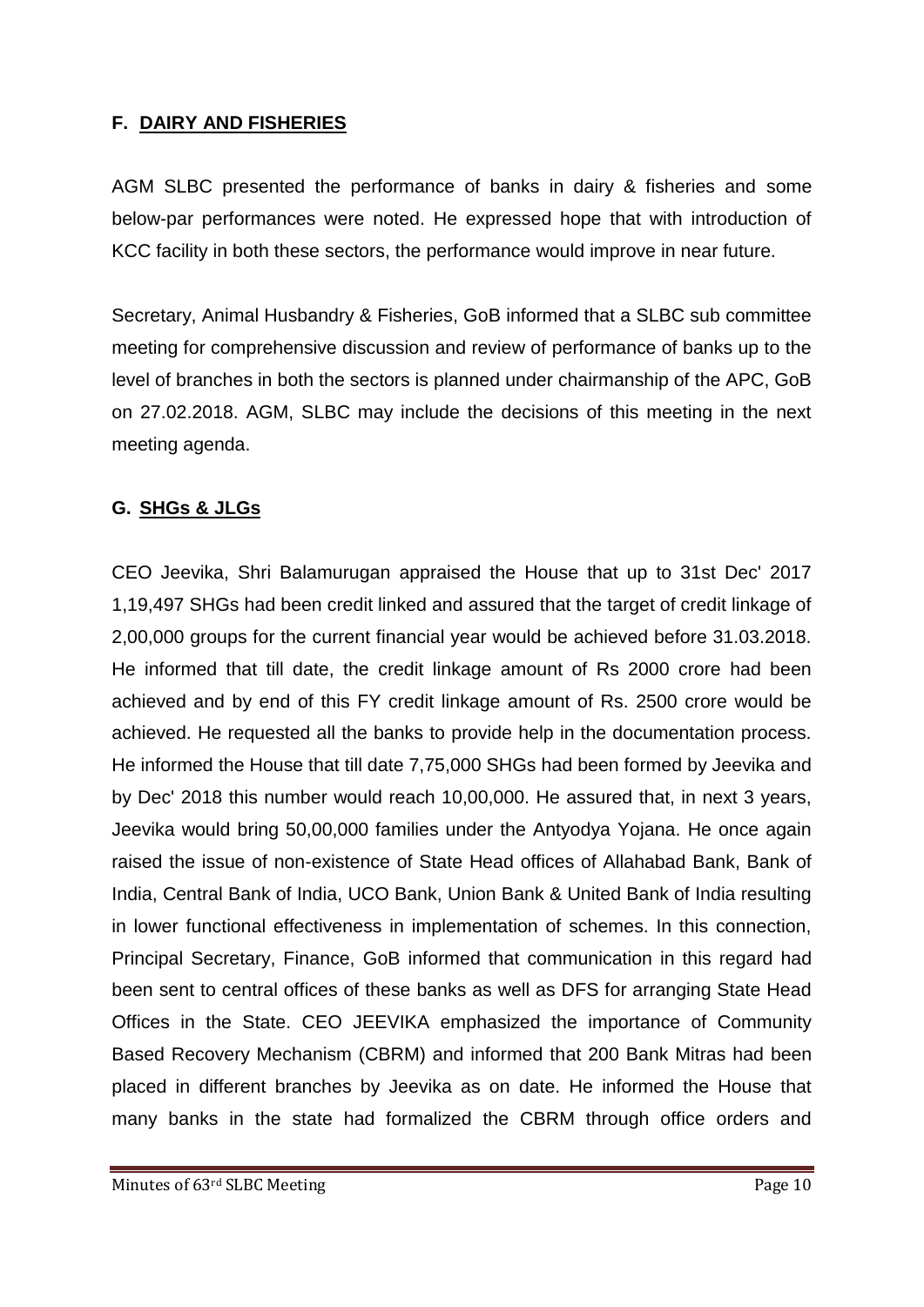requested other banks to take steps in this direction to boost recovery in delinquent accounts.

CEO Jeevika reiterated that for opening SHG savings account, KYC of only 3 members i.e. office bearers should suffice. He also requested all the banks present for implementation of mandated KYC instruction by RBI while opening of SHG savings bank accounts.

Regional director, RBI clarified that KYC verification of all the members of SHG need not be done while opening the savings bank account of the SHG and KYC verification of all the office bearers would suffice. As regards KYC verification at the time of credit linking of SHGs, he clarified that since KYC would have already been verified while opening the savings bank account and the account continues to be in operation and was to be used for credit linkage, no separate KYC verification of the members or office bearers was necessary for credit linkage.

Principal Secretary, Urban Development, appraised the House about the Self employment training programmes for the individuals and groups in urban areas. He informed the House that though self employment training programmes at urban areas were now being undertaken actively by RSETIs after MoU with RSETIs for Urban areas, all the banks in state needed to proactively participate in self employment programmes for individuals & groups in urban areas for further improvement in this area. He informed the House that Allahabad Bank had been made nodal bank for online subsidy reimbursement for the purpose and a portal has already been developed by Allahabad Bank in this connection.

Hon'ble Dy. Chief Minister thanked all the banks for their efforts in SHG account opening and their credit linkage in the state resulting in continuous improvement in this area. He expressed hope that banks would continue to proactively help SHGs in account opening, credit linkage and other related areas of operation in future as well.

# **H. Pradhan Mantri Fasal Bima Yojna (PMFBY)**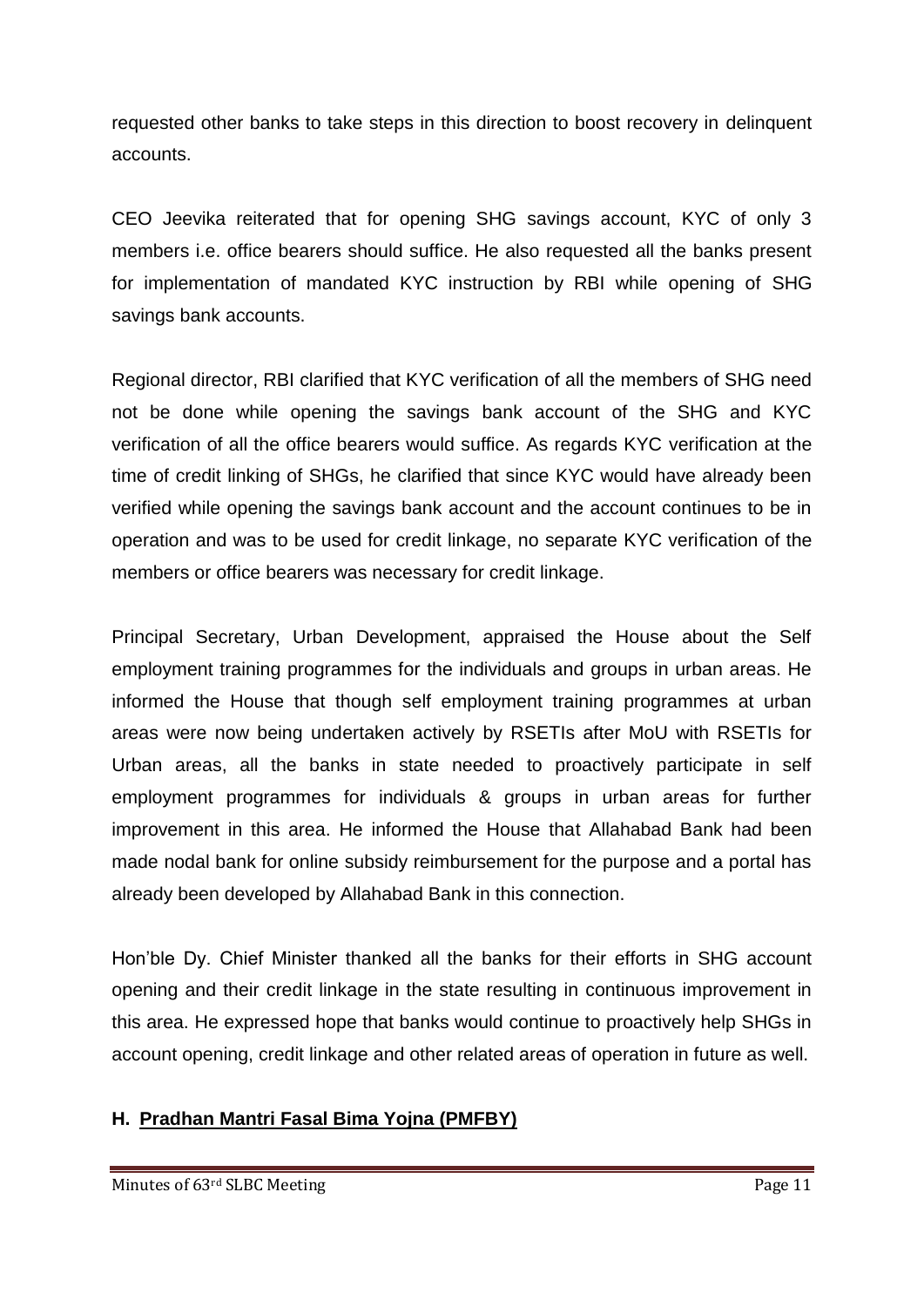Representative of Agriculture Insurance Company (AIC) informed the House that 22 bank branches in the state have not uploaded farmers' details for Kharif 2018 on the portal after premium payment despite continuous reminders. In absence of farmer details, crop insurance cannot be made available to these farmers.

#### **I. Pradhan Mantri Employment Generation Scheme (PMEGP)**

Director, Department of Industries, GoB informed the House that banks have sanctioned 2020 applications out of 18000 applications, which is about 28% of the target. He informed that banks' performance was being reviewed on monthly basis through SLBC sub committee meeting. The chair expressed his concern that despite monthly review, the performance of banks is not satisfactory.

The Representative of Bihar Chamber of Commerce raised the issue of coins transactions in the bank branches. He requested the Chair to arrange for ensuring implementation of notifications issued by RBI in this regard uniformly across all bank branches in the State.

The Representative of Bihar Industries Association raised the issue of inconsistency of data available in regard to Micro, Small & Medium Enterprises (MSME) sector, poor implementation of Credit Guarantee Fund Trust for Micro & Small Enterprises (CGTMSE) scheme for the loan amount above 1 crore (after GoI increased the guarantee coverage under the scheme from existing max loan limit of Rs. 1crore to Rs. 2.0 crore) and non-availability of funding for Start ups in the state by bank branches in the state.

The Chair directed the banks that all the eligible loans should be covered under the CGTMSE scheme and the awareness about the scheme needs to be increased among branch managers for increased credit off take. With regard to start up funding, he suggested that banks may designate any bank branch in the state as nodal branch for providing the credit facilities to Startups in the state to provide adequate and timely credit facility to Startups / new ventures.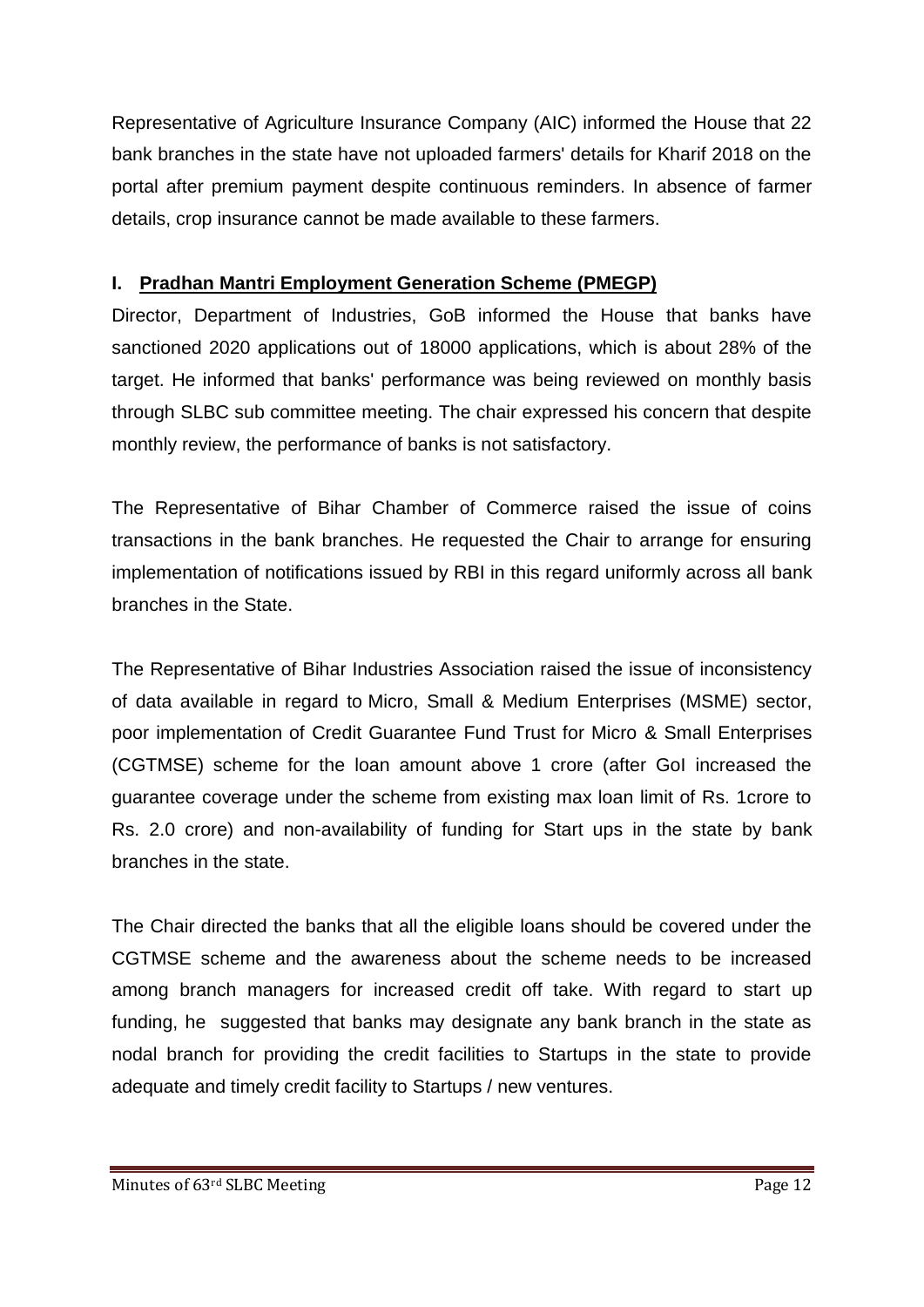# **J. COIN TRANSACTION AT BANK BRANCHES**

Hon'ble Dy. Chief Minister expressed his concern on the difficulties faced by common people in depositing coins at different bank branches across entire State. In this connection, he also referred to the recent coverage on the issue in media.

RD, RBI clarified that GoI as well as Reserve Bank of India was promoting the usage of coins in the country. He informed the House that RO, RBI is continuously receiving coins indent through their central office. He also informed that as the life span of coins is much higher than the paper notes, RBI is promoting the usage of coins as policy matter. He informed the Chair that Central Office of RBI as well as RO, Patna had issued circulars/instructions to banks from time to time to accept coins for deposit. He also clarified to the House that the limit of 1000 under the Coinage Act was only for commercial transactions and clarification in this regard had been issued by Regional Office, Patna. He also appraised the Chair that incognito inspection of various bank branches were also being carried out by RBI, Patna and action would be taken against all erring banks.

Hon'ble Dy. Chief Minister expressed his dissatisfaction that despite having circulars & instructions, acceptance of coins by bank branches was not being implemented down the line across bank branches in effective manner. He advised banks to implement and arrange some fixed timing for coins transactions across bank branches as suggested by General Manager, SBI, Shri V S Negi.

Hon'ble Dy. Chief Minister also suggested that every bank to designate one dedicated counter in a specific branch in each district in the state for the purpose of resolving the operational issues faced by bank braches in accepting coins for depositing in the accounts. Hon'ble Dy. Chief Minister requested RBI to arrange for a meeting of all concerned stake holders in this regard for immediate resolution of the issue at the earliest.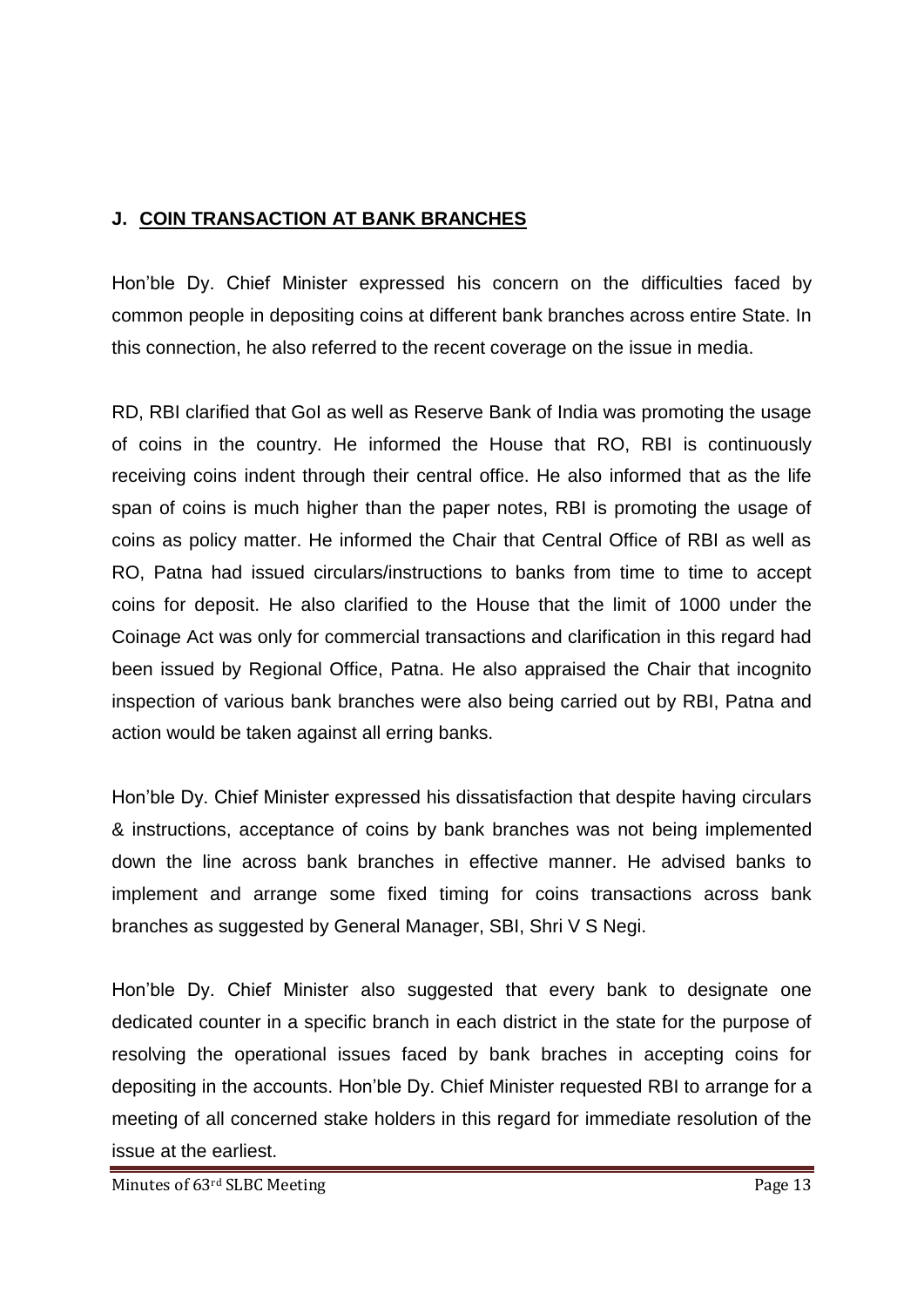# **K. EDUCATION LOAN & PRADHAN MANTRI AWAS YOJNA (PMAY)**

Principal Secretary, Finance, GoB raised the issue that a large number of transfer of subsidies' amount of social welfare schemes in the state failed due to closure of bank accounts. She appraised the House that as per the data belonging to social security cell of Madhubani district, over 1000 accounts of beneficiaries have been closed in the district alone resulting in failed transfer of fund under DBT.

She expressed her concern that if bank accounts were being closed, this would create a major hurdle in implementation of DBT under Government schemes in the State. Principal Secretary, Education also seconded the concern that credit in students' accounts was a failure in many cases as these accounts are dormant due to non-transaction in the past one year or due to freeze on account operation due to KYC non implementation. He also appraised the House in many cases the RTGS transaction is delayed by a month or even more at branch level, defeating the purpose of DBT scheme. He informed the House that at many places students were facing problems in opening of accounts in bulk due to shortage of staff at bank branches. He requested all the banks to address these issues at the earliest so that timely transfer of subsidies is ensured under DBT schemes.

RD, RBI clarified to the House that as per RBI instructions, a bank account now becomes inoperative/dormant only after there are no customer induced debit transactions in the account for a period of 2 years. So, no account after for a period of 1 year should turn inoperative/ dormant. He also informed that accounts for students were to be opened under specific product codes so that minimum balance requirement was not applicable to these accounts.

Principal Secretary, Finance, GoB suggested that a committee be formed by the Finance Department, GoB for studying the reasons for failure of DBT transfers and for resolution of this issue through discussion among all stake holders. She requested all banks present to analyze/collate the issues/data in implementation of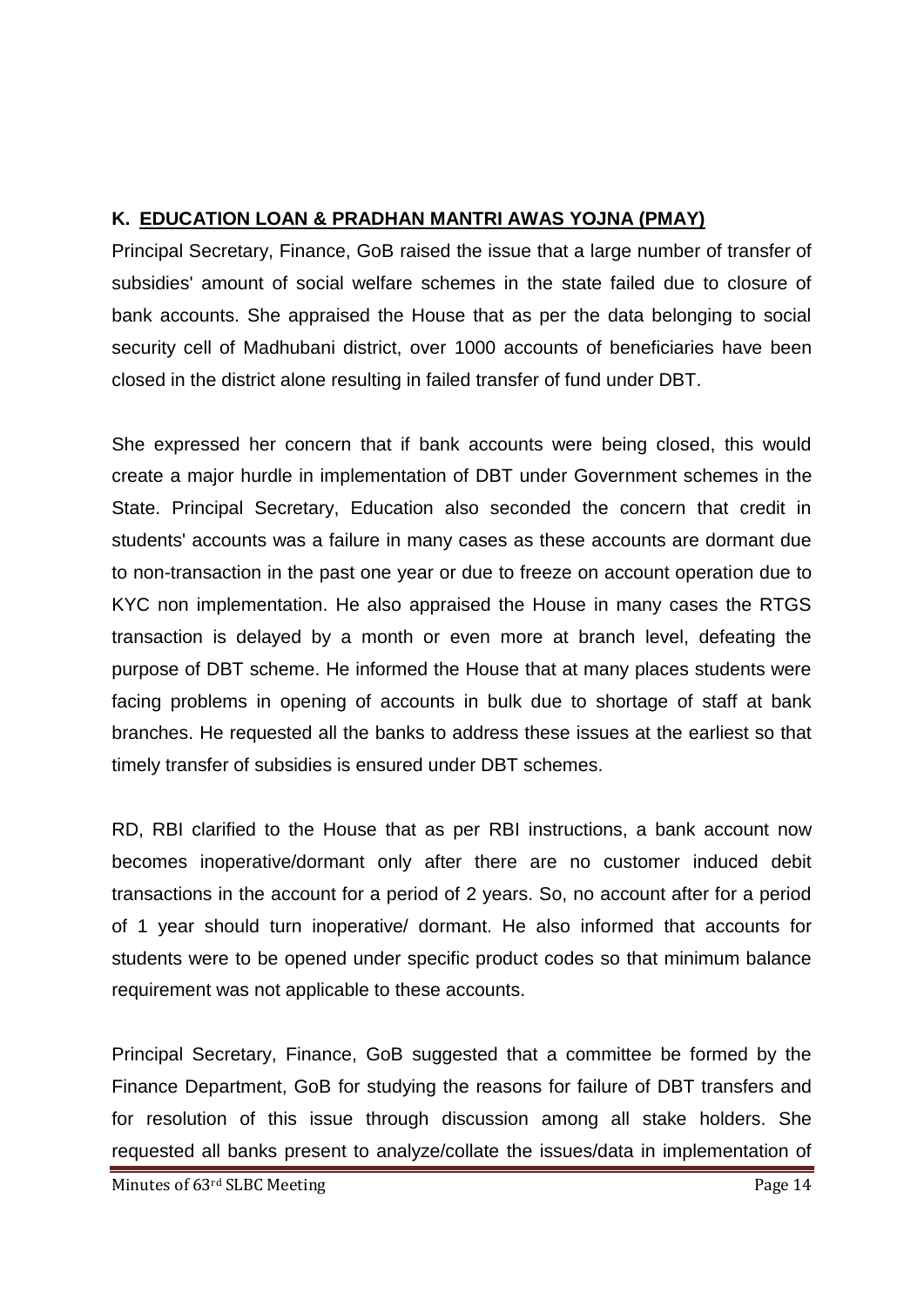transfer of subsidies to beneficiaries at branch level and to present the same in the committee meeting.

Principal Secretary, Education expressed concern on the huge gap in sanctioned and disbursed loans in the Student Credit Card Scheme, as only 8000 loans had been disbursed against sanction of 15000 applications. He also informed the banks that application under the scheme was to be processed within 15 days. However, more than 1000 applications were pending with banks for a period of more than 15 days which is a matter of grave concern.

Hon'ble Dy. Chief Minister expressed concern that despite the guarantee provided by the State Government under Student credit card scheme, performance of banks under Education loan disbursement was not satisfactory and he urged all the banks to give focused attention to sanction and disbursement of education loans in the state to achieve allocated targets.

Principal Secretary, Urban Development, expressed satisfaction that there has been a substantial improvement in the sanction of credit linked subsidy scheme (CLSS) loans under Pradhan Mantri Awas Yojana (PMAY) by the banks in comparison to previous quarter. However, there was a huge scope for the banks to perform better under the Scheme. He requested SLBC that it would be more effective if targets are allocated for the banks under the scheme from next financial year. He informed that Patna Metropolitan area has been notified for the CLSS and other 7 areas would be shortly notified. This will provide huge opportunity for the banks.

AGM SLBC requested that it would be better if clear instructions regarding map approval in rural areas are made available to banks by the Government Authorities. This would enable banks to streamline the sanction of housing loan applications in rural areas in the state.

# **L. Pradhan Mantri Jan Dhan Yojna (PMJDY), Pradhan Mantri Jevan Jyoti Bima Yojna (PMJJBY), Pradhan Mantri Suraksha Bima Yojna (PMSBY)**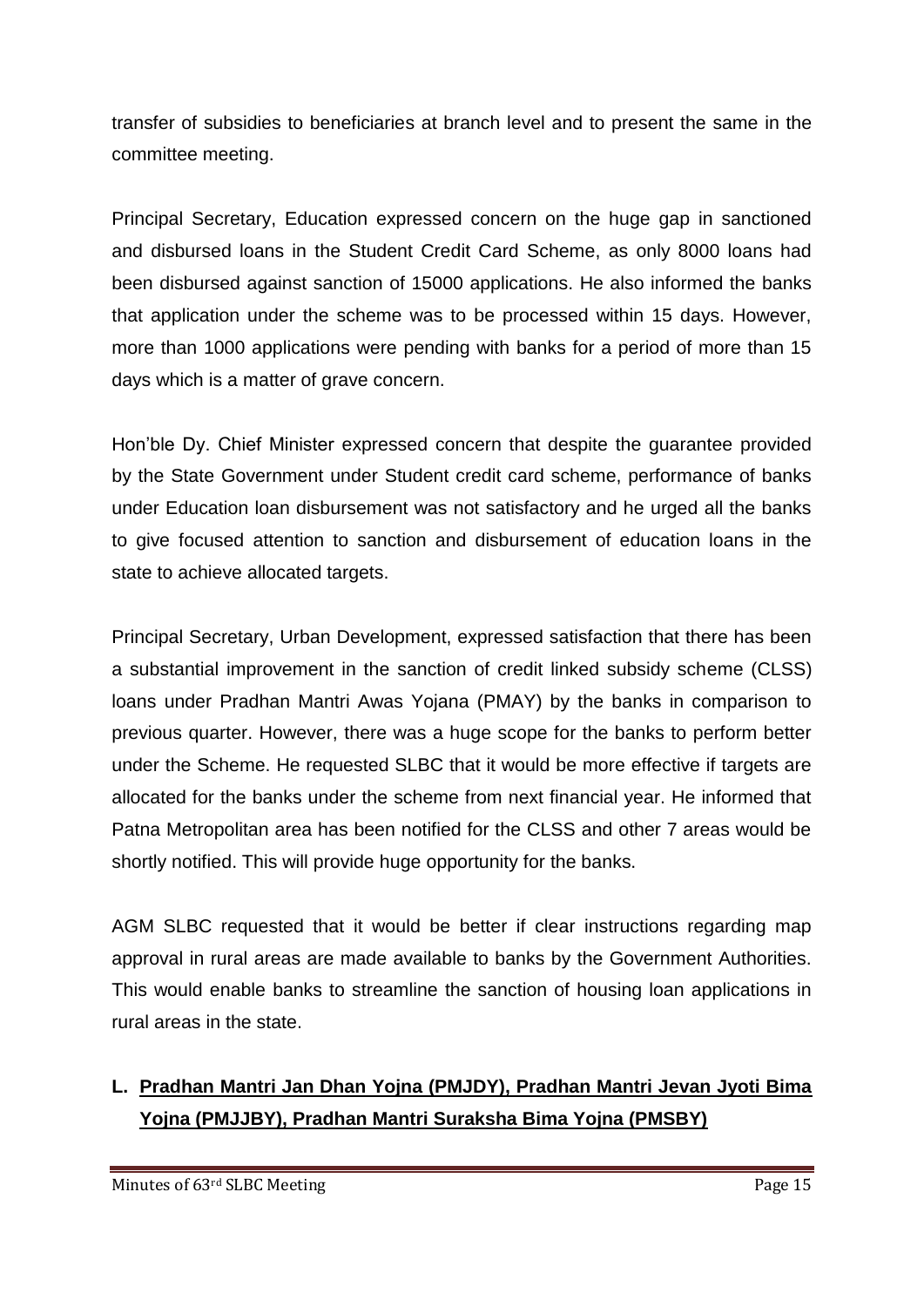The performance of banks under the PMJDY scheme was reviewed. It was decided that all banks that claims received under PMJJBY & PMSBY in the state should be settled by the banks within the stipulated time frame. It was decided that an analysis of data on time taken for settlement of claims under the PMJJBY & PMSBY should be undertaken by SLBC so that average time taken for settlement of claims is made available to concerned stake holders for bringing further efficiency in the settlement process.

#### **M. TIMELY SUBMISSION OF AUTHENTIC DATA BY BANKS TO SLBC**

All banks / concerned departments were requested to ensure timely submission of data to SLBC so that meaningful analysis could be made by SLBC before presenting the same.

Principal Secretary, Finance, GoB raised the issue that public complaints received by Government are forwarded to banks/SLBC for resolution,but the redressal mechanism / final disposal in every case is not made available by the banks. She requested all banks to implement mechanism to provide the feedback to Government regarding the redressal / disposal for each complaint case.

# **N. OTHER ISSUES**

Principal Secretary, Finance, GoB requested banks to give special attention to the 6 Left Wing Extremist (LWE) Districts identified by the central government viz Aurangabad, Banka, Gaya, Jamui, Muzaffarpur & Nawadah with focus on infrastructure, credit availability, Livelihood development etc, so that the core issue is addressed speedily.

Principal Secretary, Finance, GoB informed that under PM's New 15 point programme for welfare of minority community 7 districts of Bihar have been selected. Banks in these districts have to ensure that 15% of the Priority Sector Lending is provided to the Minority Communities. However except for Kishanganj District; it has not been achieved at Purnea, Araria, Katihar, Darbhanga, Sitamarhi & West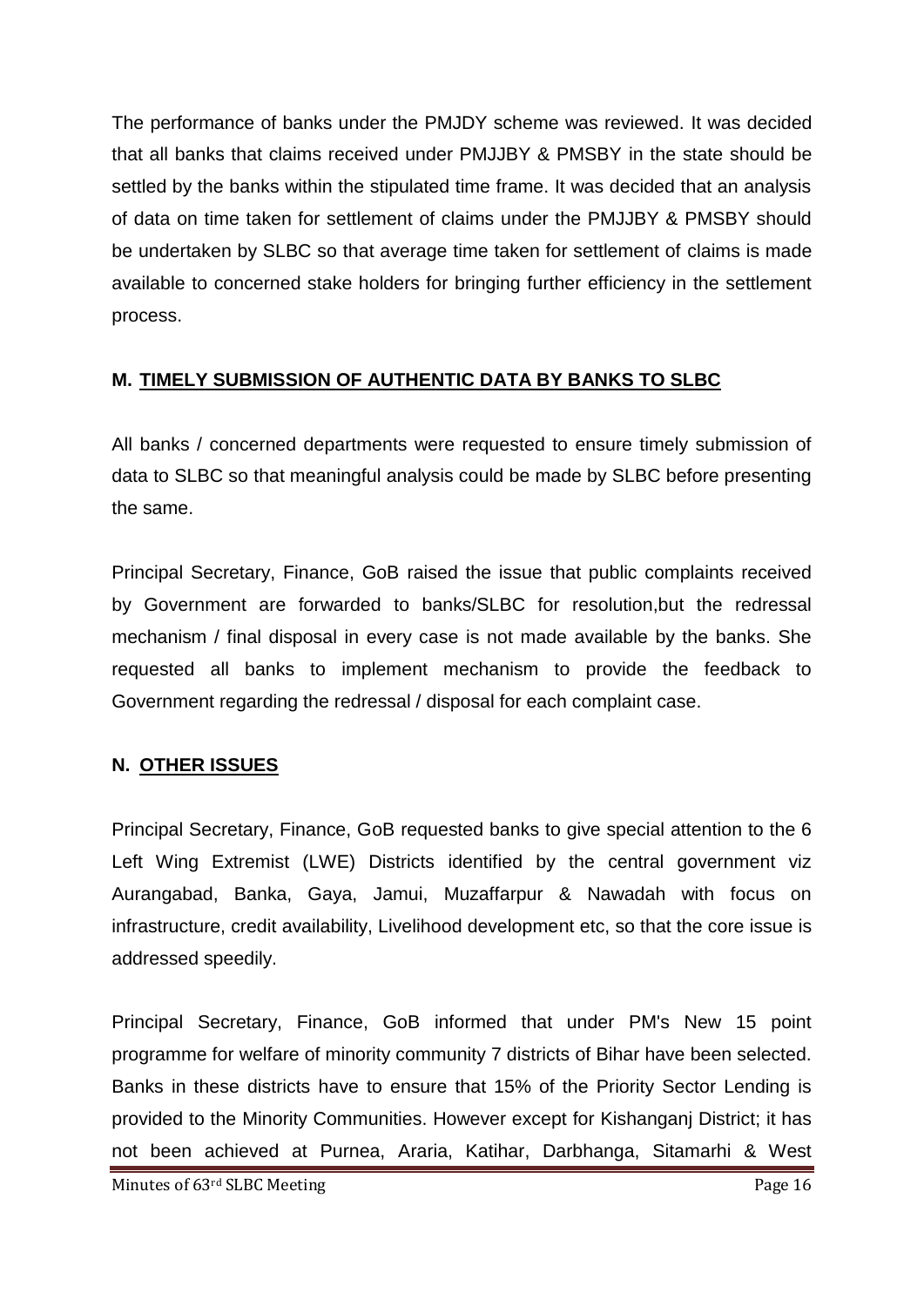Champaran. Banks were advised to focus on this segment. She advised that from the next DLCC/ DLRC this point be made one of regular item of their agenda and be monitored actively.

Principal Secretary, Rural Development, GoB raised the issue of construction of RSETI building. GoB has allotted land but building construction in 11 districts has not been completed, the details of which have been placed on Page 35 of Agenda Booklet. He requested the concerned banks to prioritize the construction of the RSETI building in the district. He also informed that in Lakhisarai & Patna district, land allocation would be completed soon so that construction work may also be started.

Principal Secretary, Finance, GoB discussed the plans of the department to collect master data on pensioners for which co-operation is expected from the banks.

RD, RBI in his address requested all banks in the state to work in right direction for improving the CD ratio and ACP achievement of the State. He also suggested that QoQ data analysis should also be included in SLBC meeting for meaningful review.

CGM NABARD reiterated the need for more detailed granular data on sector wise disbursement for effective credit planning. He stated that for achieving the ACP target as of now, special emphasis on Agriculture sector was needed by all banks as the achievement in Agriculture sector was merely 66% as on 31.12.2017. Special focus is needed in the area of Agriculture infrastructure financing. He suggested that if some mechanism for accessing land records was made available to branch managers, it would go long way in implementation of various agriculture loan schemes across bank branches.

Shri Rana Randhir Singh, Hon'ble Minister, Cooperative Department, GoB advised that regular dialogue between various stake holders would automatically pave the path of success of Banks in the state. He also said that there was a need to associate the banks with the farmers /villagers in the state for better delivery of all agenda.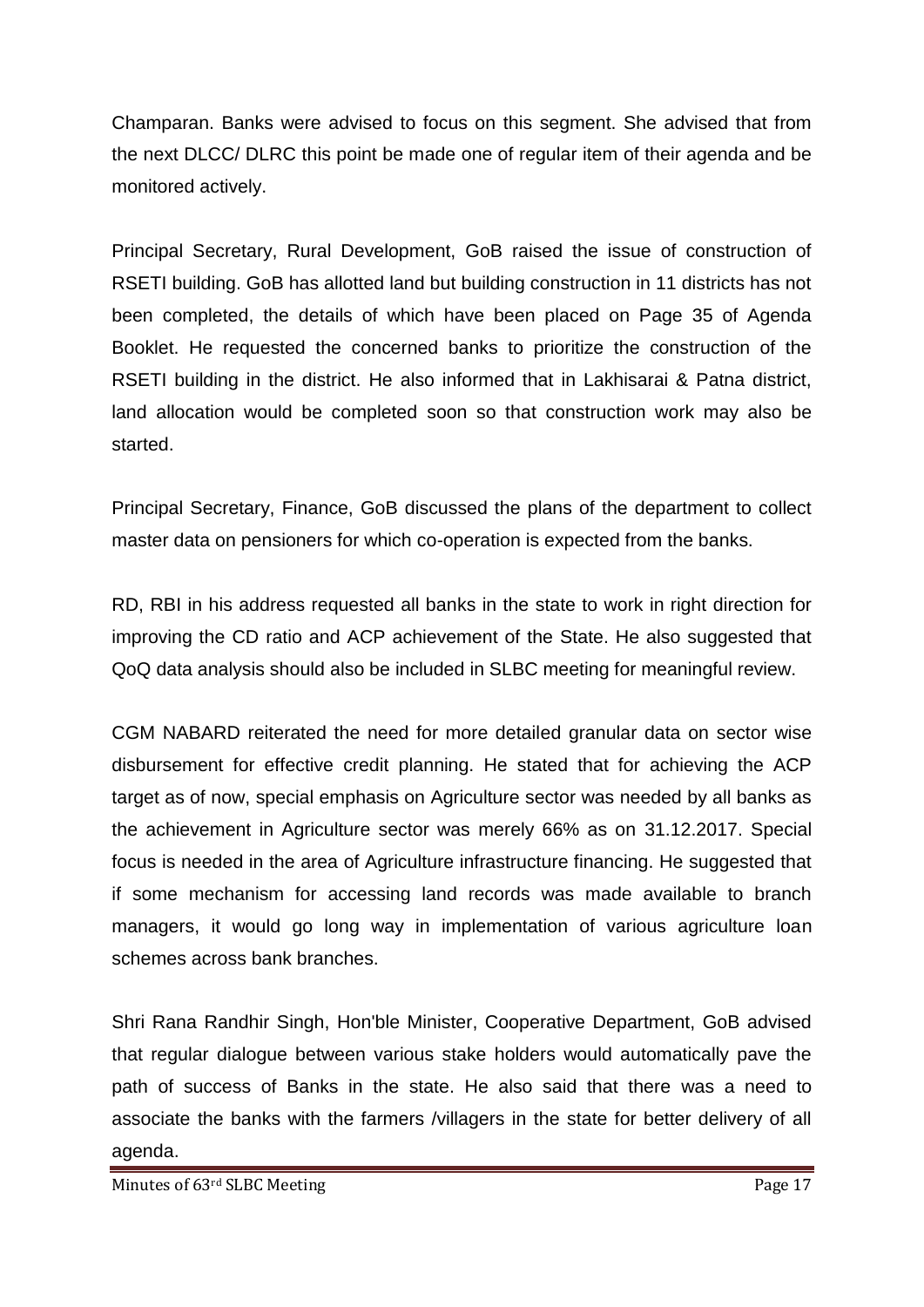Shri Sushil Modi, Hon'ble Dy. Chief Minister summed up all the pointes emerged during the session and extended his thanks to the banks for their contribution in the development of state.

# **The next date of SLBC meeting has been fixed for 18.05.2018.**

The meeting was concluded with vote of thanks.

-----------------------------------XXXXX--------------------------------------------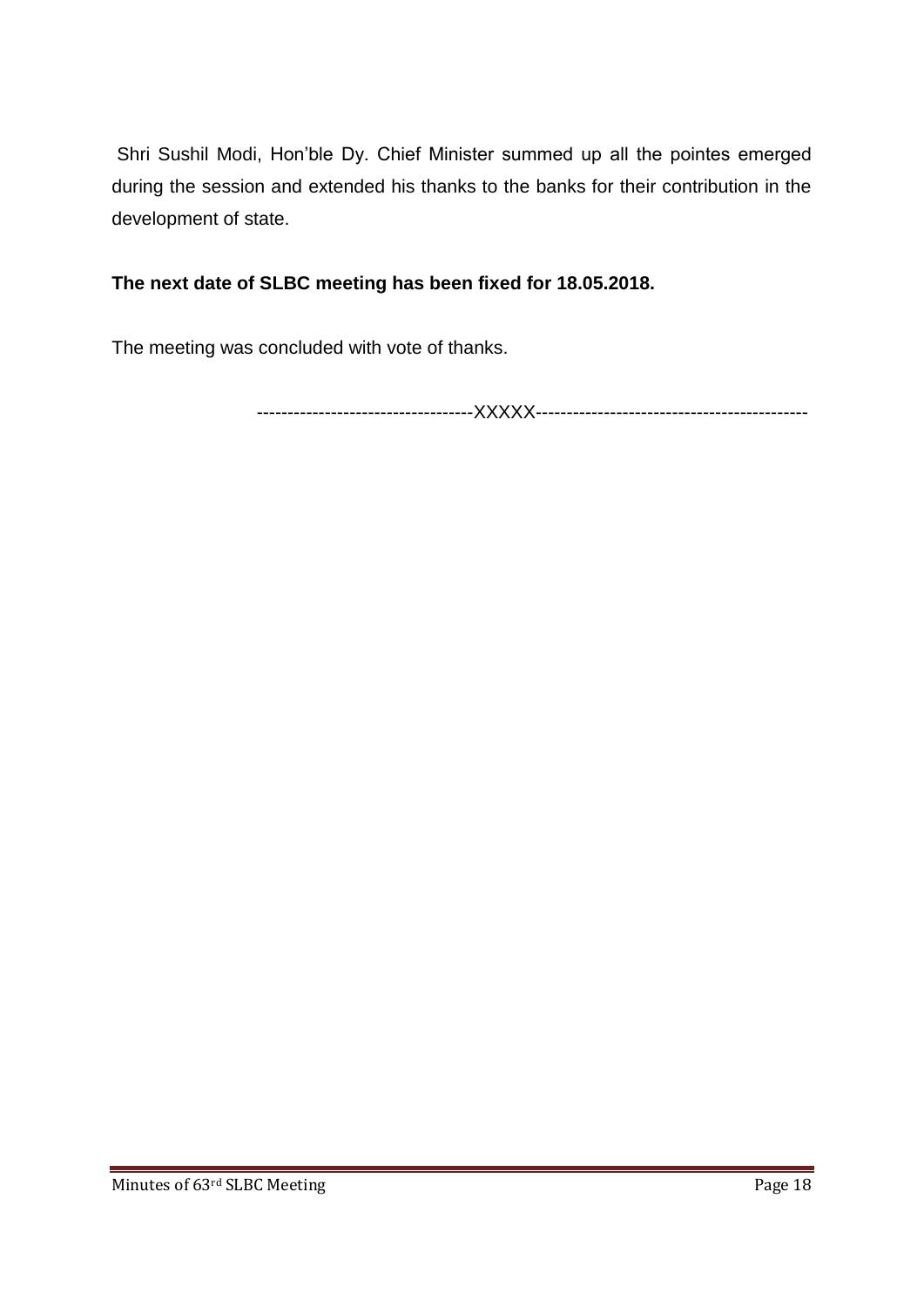# **ACTION POINTS 63rd SLBC MEETING HELD ON 20th February, 2018**

# 1. **SUBMISSION OF DATA TO SLBC:**

Submission of quality, correct & timely data to SLBC must be ensured by the entire member SLBC Banks. It will be the onus on the part of controlling head of respective bank to ensure that data given to SLBC is matching with their MIS data.

(**Action**: All Banks)

# 2. **DLCC/DLRC MEETING**

All the Action Points emerged during the meeting of LDMs/DDMs/SDCs/LDOs under the chairmanship of Dy. CM, Bihar held on 05.01.2018, duly circulated by RBI, to be strictly complied with.

(**Action**: By all the Banks / LDMs/DDMs/SDCs/LDOs)

# **3. OPENING OF BANKING OUTLETS AND COMPLAINTS AGAINST BC /CSP CHANNEL OF BANKS:**

i). Banks to ensure opening of BOs in their allotted URCs by 31.03.2018.

(**Action**: All concerned banks)

ii). A meeting to be convened by Finance department , GoB in consultation with SLBC in April 2018 to assess the functioning of BC Model and also to measure the gravity of issue raised along with prospects for its resolution. All the stake holders (BC/a few CSP/Banks) to be called to participate in the meeting.

(**Action**: GoB & SLBC)

iii).A district wise list be compiled with details of non banking companies functioning in the state for further action.

(**Action**: RBI/SLBC/LDMs)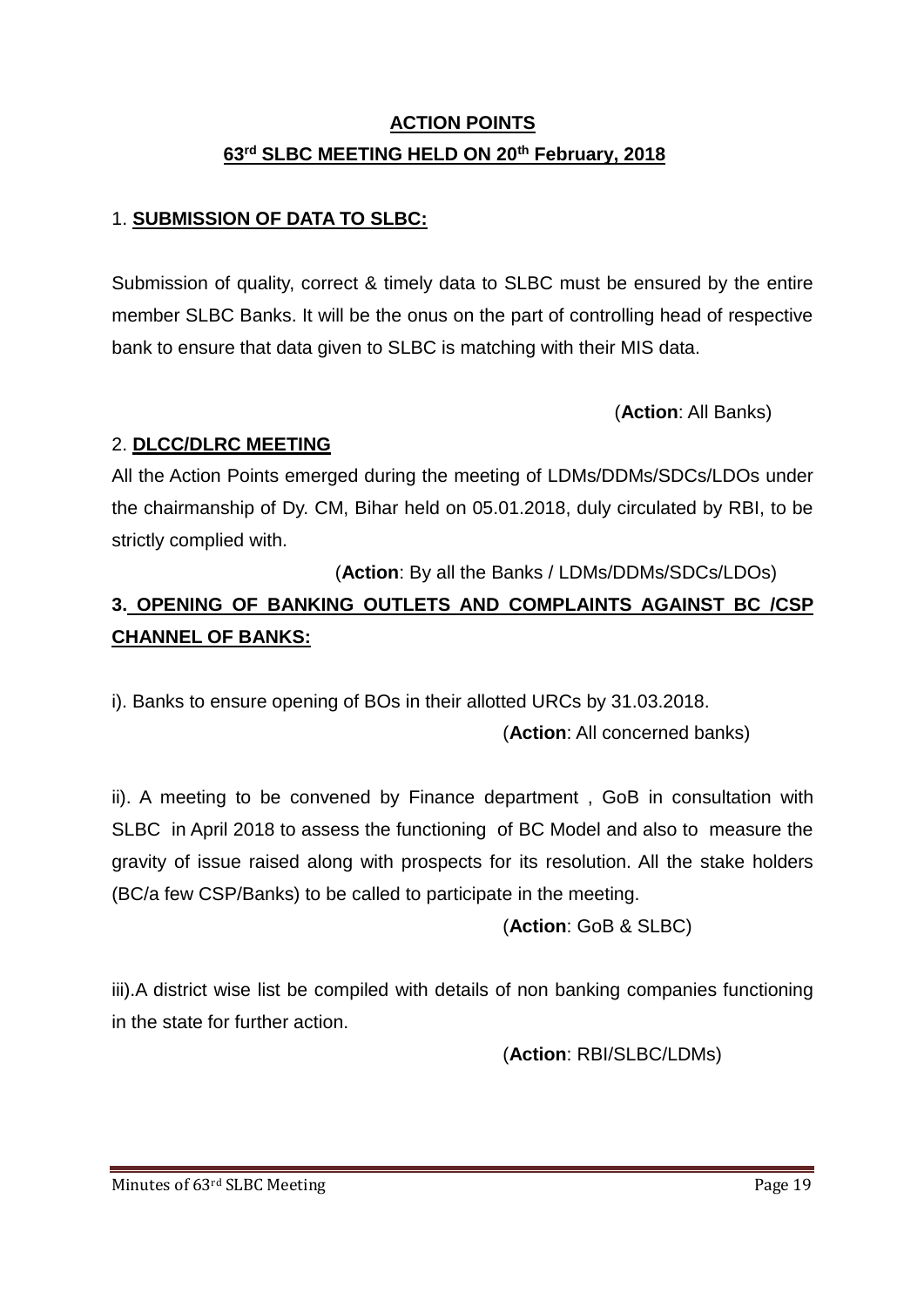# 4. **ACP ACHIEVEMENT**:

Banks should put in concerted efforts to ensure achievement of 100% target set under ACP for 2017--18. Banks to do its branch wise analysis of ACP achievement in those districts where ACP achievement is below state level achievement.

(**Action:** SLBC & controller as well as LDM & DDM of lead banks of these districts)

#### 5. **KISAN CREDIT CARD:**

a. Rregular meetings between bank officials and block level administrative officers for KCC application generation/ sourcing to be done.

(**Action**: Agriculture Production Commissioner, Govt. of Bihar/ NABARD/All Banks)

#### 6. **ALLIED AGL LOAN (DAIRY/FISHERY/POULTRY):**

Banks to improve its performance under these activities in order to achieve the target.

(**Action**: All Banks and NABARD)

#### 7. **CONSTRUCTION OF RSETI BUILDING:**

Banks should complete its RSETI building by March2018 in those districts where GoB has already allotted land.

(**Action**: All concerned Banks/ SDR, GoB)

#### 8. **PRADHAN MANTRI AWAAS YOJNA (PMAY):**

a). Banks to tap the potential of housing loan under the scheme and SLBC to allot target under PMAY to various banks from next fiscal.

(**Action**: All Banks & SLBC)

b). Department of Urban development, GoB to issue a clear instructions regarding map approval in rural areas and be made available to all banks.

(**Action**: Urban Dev. Deparrtment, GoB)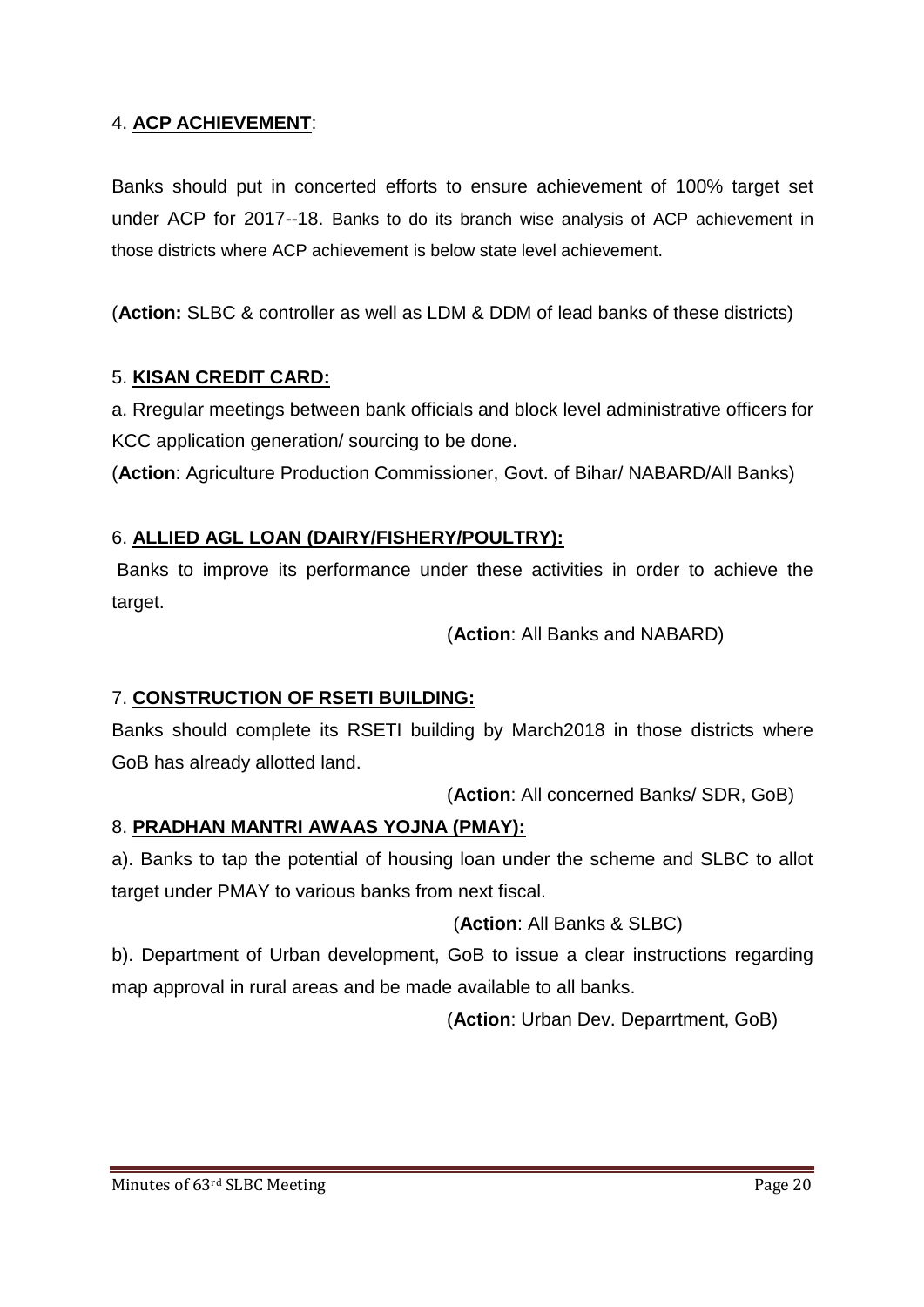# 9. **PM'S SOCIAL SECURITY SCHEME (PMJJBY/PMSBY/APY)**

Insurance claims to eligible beneficiaries under PMSBY & PMJJBY scheme should be settled within the laid down time frame.

#### (**Action**: All Banks)

SLBC to analyse the average time taken in settlement of claims with the help of banks and Insurance companies.

(**Action**: All Banks and SLBC, Bihar)

# 10. **PRADHAN MANTRI MUDRA YOJNA :**

Banks to increase share of KISHORE LOAN under PMMY out of its three variants. (**Action**: All Banks )

#### XXXXXXXXXXXXXXXXXXXXXXX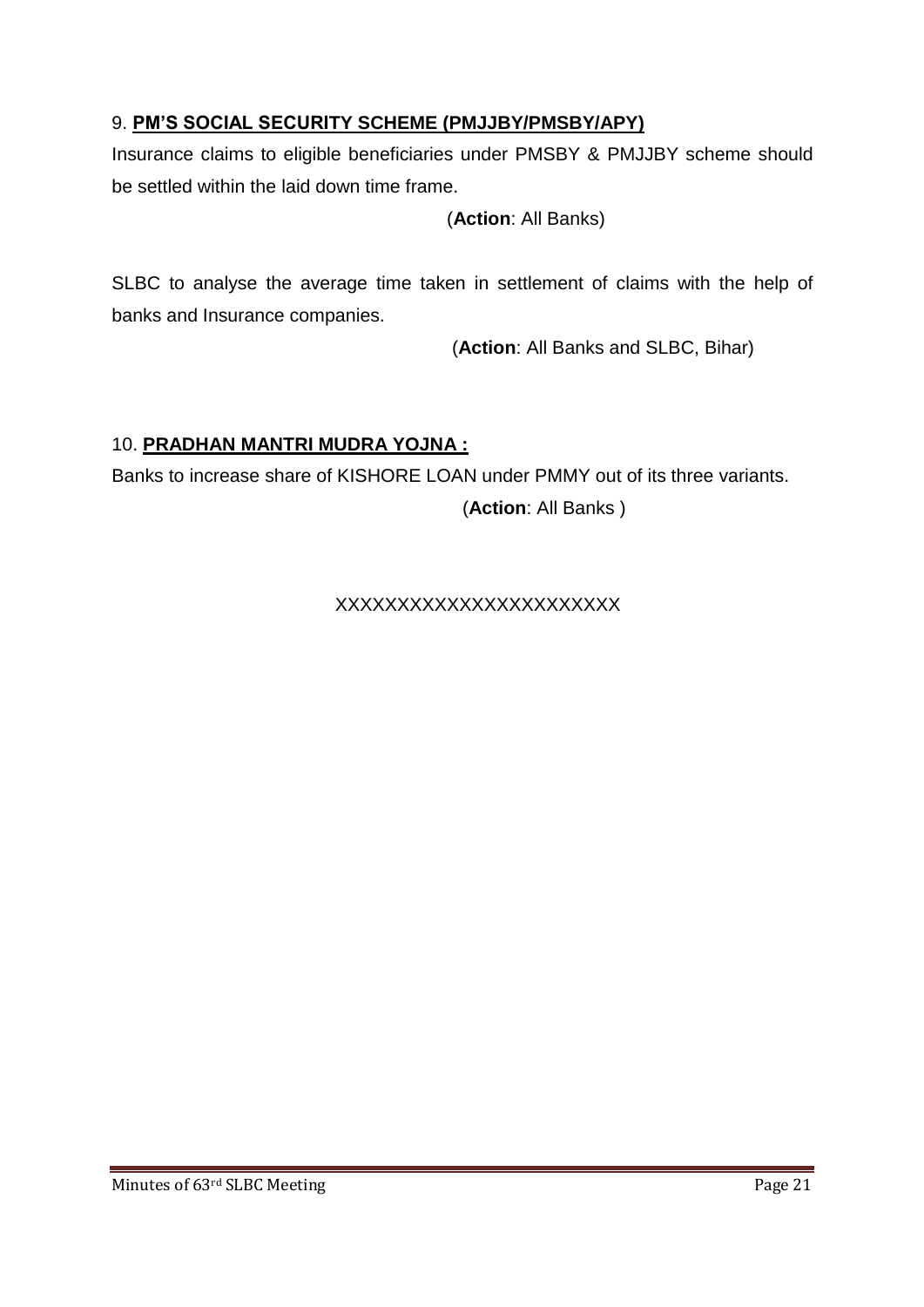# **GLOSSARY**

| ACP             | <b>Annual Credit Plan</b>                                 |  |
|-----------------|-----------------------------------------------------------|--|
| <b>AIC</b>      | Agriculture Insurance Company                             |  |
| <b>ATR</b>      | <b>Action Taken Report</b>                                |  |
| <b>BC</b>       | <b>Banking Correspondent</b>                              |  |
| <b>BLBC</b>     | <b>Block Level Banker Committee</b>                       |  |
| <b>BO</b>       | <b>Banking Outlet</b>                                     |  |
| <b>CBS</b>      | <b>Core Banking Solution</b>                              |  |
| <b>CBRM</b>     | <b>Community Based Recovery Mechanism</b>                 |  |
| <b>CD Ratio</b> | <b>Credit Deposit Ratio</b>                               |  |
| <b>CGM</b>      | <b>Chief General Manager</b>                              |  |
| <b>CGTMSE</b>   | Credit Guarantee Fund Trust for Micro & Small Enterprises |  |
| <b>CLSS</b>     | <b>Credit Linked Subsidy Scheme</b>                       |  |
| <b>CSP</b>      | <b>Customer Service Point</b>                             |  |
| <b>DDM</b>      | <b>District Development Manager</b>                       |  |
| <b>DLCC</b>     | <b>District Level Consultative Committee</b>              |  |
| <b>DLRC</b>     | <b>District Level Review Committee</b>                    |  |
| GoB             | Government of Bihar                                       |  |
| <b>JLG</b>      | Joint Liability Group                                     |  |
| <b>KCC</b>      | Kisan Credit Card                                         |  |
| <b>LDM</b>      | Lead District Manager                                     |  |
| <b>LWE</b>      | Left Wing Extremist                                       |  |
| <b>MSME</b>     | Micro, Small & Medium Enterprises                         |  |
| <b>NPA</b>      | Non Performing Assets                                     |  |
| <b>PCA</b>      | <b>Prompt Corrective Action</b>                           |  |
| <b>PMAY</b>     | Pradhan Mantri Awas Yojna                                 |  |
| <b>PMEGP</b>    | Pradhan Mantri Employment Generation Programme            |  |
| <b>PMFBY</b>    | Pradhan Mantri Fasal Bima Yojna                           |  |
| <b>PMJDY</b>    | Pradhan Mantri Jan Dhan Yojna                             |  |
| <b>PMJJBY</b>   | Pradhan Mantri Jeevan Jyoti Bima Yojna                    |  |
| <b>PMMY</b>     | Pradhan Mantri Mudra Yojna                                |  |
| <b>PMSBY</b>    | Pradhan Mantri Suraksha Bima Yojna                        |  |
| <b>RSETI</b>    | Rural Self Employment Trainig Institute                   |  |
| <b>RIDF</b>     | Rural Infrastructure Development Fund                     |  |
| <b>RO</b>       | <b>Regional Office</b>                                    |  |
| <b>SDC</b>      | Senior Deputy Collector                                   |  |
| <b>SHG</b>      | Self Help Group                                           |  |
| <b>SLBC</b>     | <b>State Level Banker Committee</b>                       |  |
| <b>URC</b>      | <b>Unbanked Rural Centres</b>                             |  |

Minutes of 63<sup>rd</sup> SLBC Meeting Page 22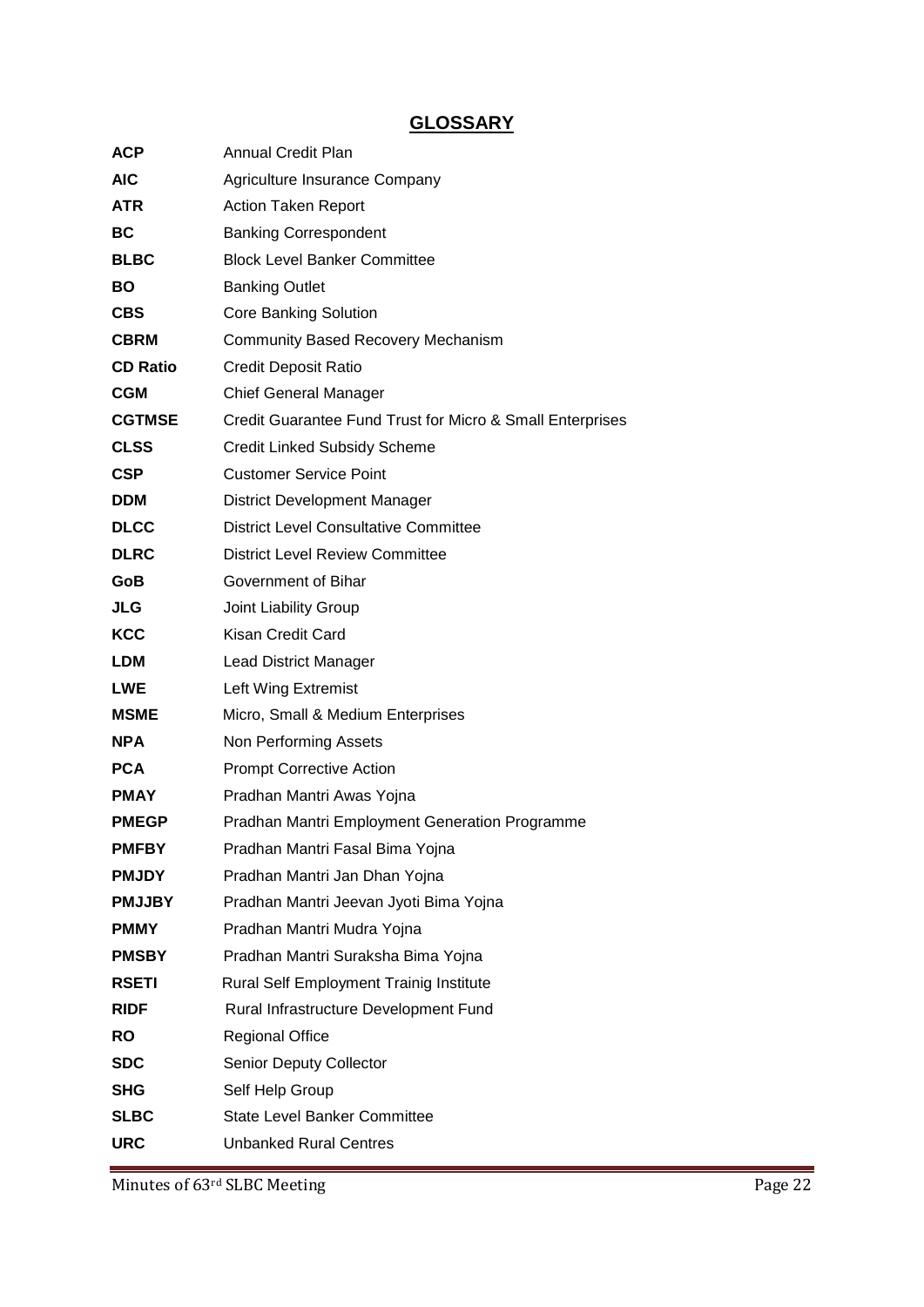# **rd SLBC REVIEW MEETING HELD ON 20.02.2018 AT HOTEL CHANAKYA, PATNA**

#### **LIST OF PARTICIPANTS**

# **ANNEXURE-I**

| Sl. No.                 | Name of the Participant     | Designation/Office                                 |  |  |
|-------------------------|-----------------------------|----------------------------------------------------|--|--|
| Ministers               |                             |                                                    |  |  |
| $\mathbf{1}$            | Shri Sushil Kumar Modi      | DY. CM & Finance Minister, Govt. of Bihar          |  |  |
| $\overline{2}$          | Shri Rana Randhir Singh     | Co-operative Minister, Govt. of Bihar              |  |  |
| State Govt.             |                             |                                                    |  |  |
| $\mathbf 1$             | Shri Shishir Kr. Sinha      | Development Commissioner, GOB                      |  |  |
| $\overline{2}$          | Smt.Sujata Chaturvedi       | Principal Secretary, Finance, GOB                  |  |  |
| 3                       | Shri R K Mahajan            | Principal Secretary, Education, GOB                |  |  |
| $\overline{4}$          | Shri Chaitanya Prasad       | Principal Secretary, Urban Dev.& Housing Dept, GoB |  |  |
| 5                       | Smt. N Vijaya Laxmi         | Women Development Commissioner                     |  |  |
| 6                       | Shri Udayan Mishra          | JT. Secy. Finance, Dept. Of Finance                |  |  |
| $\overline{7}$          | Shri Chandra Prakash        | Dy. Secy. Finance, Deptt. Of Finance               |  |  |
| 8                       | Shri O P Srivastav          | Asstt. Director, Agri. Deptt.                      |  |  |
| 9                       | Shri Rabindra Nath Roy      | Spl. Secy., Agriculture, Agri. Deptt.              |  |  |
| 10                      | Shri Avishek Chanda         | Asst. Director, MSME - DI/Muzaffarpur              |  |  |
| 11                      | Shri Naveen Kumar           | Asst. Director, MSME - DI/Patna                    |  |  |
| 12                      | Shri Shubhedu Dutta         | Administrative Officer, AIC , PATNA                |  |  |
| 13                      | <b>Shri Thomas Antony T</b> | Regional Chief, HUDCO                              |  |  |
| 14                      | Shri Kr. Arvind Sinha       | S.O Education Deptt.                               |  |  |
| 15                      | Shri Vivekanand Jha         | CGM, Bihar State Food Corporation                  |  |  |
| 16                      | Shri Anil Kumar             | DGM, Bihar State Food Corporation                  |  |  |
| 17                      | Shri P K Agrawal            | President, Bihar Chamber of Commerce               |  |  |
| 18                      | Shri Bipin Kumar Verma      | CP, Bihar Chamber of Commerce                      |  |  |
| 19                      | Shri Sanjay Ganka           | Vice President, BIA                                |  |  |
| 20                      | Shri Shashank Shekhar       | Priority Sector, Agri Deptt.                       |  |  |
| 21                      | Shri Rajeev Ranjan          | Deptt. Of Finance                                  |  |  |
| 22                      | Shri Awdhesh Ram            | Director, DRDA                                     |  |  |
| <b>RBI &amp; NABARD</b> |                             |                                                    |  |  |
| 1                       | Shri N K Topno              | Regional Director, Reserve Bank of India           |  |  |
| $\overline{2}$          | Shri S K Majoomdar          | Chief General Manager, NABARD                      |  |  |
| 3                       | Shri Manoj Ranjan           | GM, Reserve Bank of India                          |  |  |
| 4                       | Shri D K Routray            | General Manager, NABARD                            |  |  |
| 5                       | Shri Sharik Hoda            | AGM, Reserve Bank of India                         |  |  |
| 6                       | Shri B k Mishra             | Manager, NABARD                                    |  |  |
| Banks:-                 |                             |                                                    |  |  |
| $\mathbf{1}$            | Shri Sandeep Tewari         | Chief General Manager, State Bank Of India         |  |  |
| $\overline{2}$          | Shri Pradeep Kumar Ghose    | General Manager NW-I, State Bank of India          |  |  |
| 3                       | Shri V.S. Negi              | General Manager NW-III, State Bank of India        |  |  |
| 4                       | Shri Dinesh Kumar Paliwal   | General Manager, Punjab National Bank              |  |  |
| 5                       | Smt. Kalpana                | General Manager, UCO Bank, Lucknow                 |  |  |
| 6                       | Shri Anil Kumar Singh       | Zonal Manager, Bank of India                       |  |  |
| $\overline{7}$          | Shri M K Bajaj              | Zonal Manager, Central Bank Of India               |  |  |
|                         |                             |                                                    |  |  |

Minutes of 63<sup>rd</sup> SLBC Meeting Page 23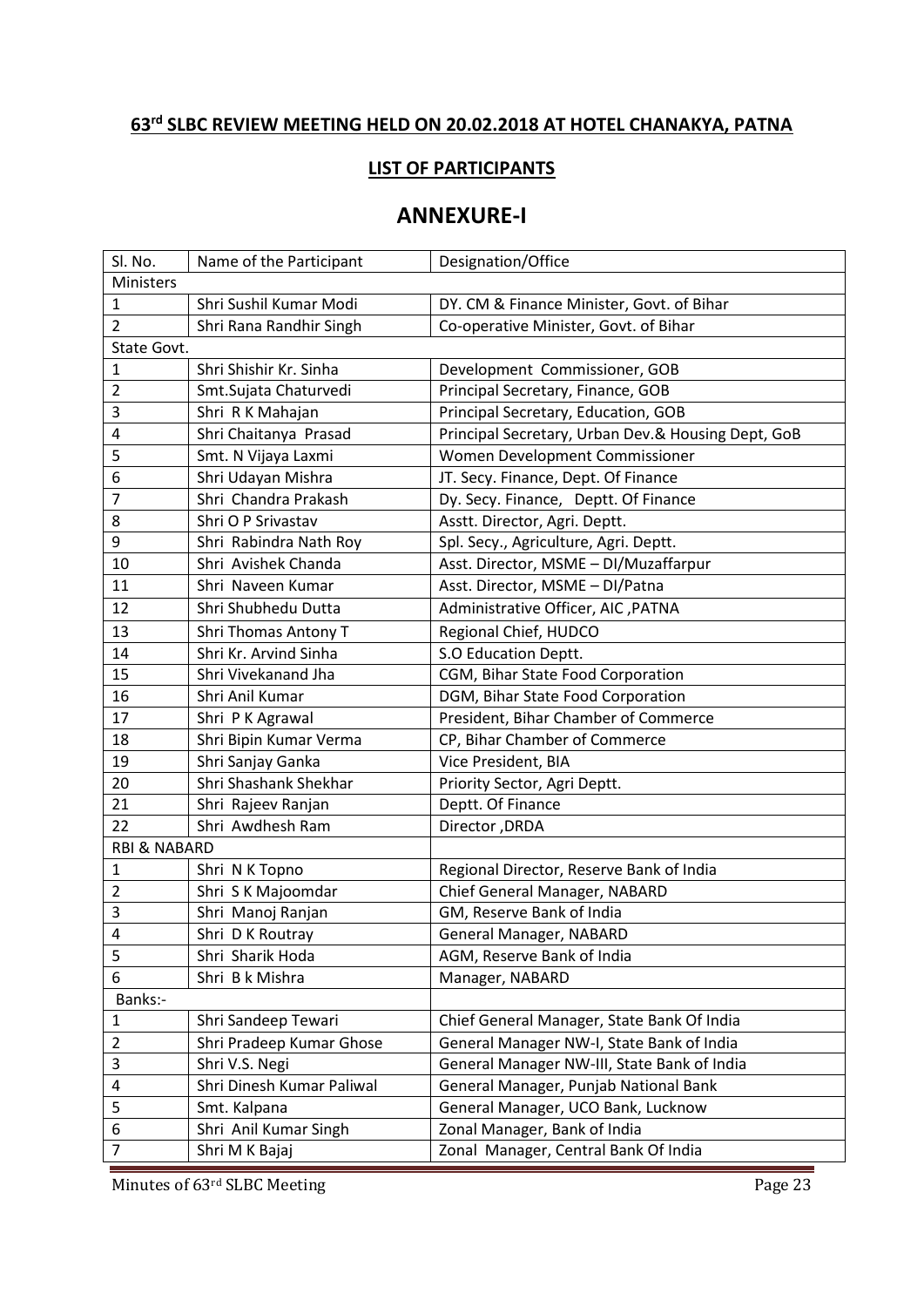| 8  | Shri Ch. S. Sastry       | Zonal Manager, Andhra Bank                              |
|----|--------------------------|---------------------------------------------------------|
| 9  | Shri Manoj Kumar         | Dy. General Manager(ABU), State Bank of India, LHO      |
| 10 | Shri Sushil Kumar Jain   | Dy. General Manager (SME), State Bank of India          |
| 11 | Shri Parijat Saurabh     | Dy. General Manager(FI&MF), State Bank of India         |
| 12 | Shri Prashant Kr. Sinha  | Dy. General Manager, Allahabad Bank                     |
| 13 | Shri Sandeep Kumar Gupta | Dy. General Manager, Indian Bank                        |
| 14 | Shri R K Rastogi         | Dy. General Manager, OBC                                |
| 15 | Shri Jay Mohan Singh     | Dy. General Manager, Union Bank                         |
| 16 | Shri A K Mishra          | Dy. General Manager, Punjab National Bank               |
| 17 | Shri A D Patil           | Dy. General Manager, Dena Bank                          |
| 18 | Shri Debananda Sahay     | Dy. General Manager, Canara Bank                        |
| 19 | Shri R K Goyal           | Dy. General Manager, Bank of Baroda                     |
| 20 | Shri A K Jha             | Dy. General Manager/CRM, United Bank                    |
| 21 | Shri Shivesh Kumar Jha   | Dy. General Manager & RH , IDBI Bank                    |
| 22 | Shri Nasim Ahmad         | Chairman, MBGB                                          |
| 23 | Shri IM Utreja           | Chairman, UBGB                                          |
| 24 | Shri T B Negi            | Chairman, BGB                                           |
| 25 | Shri Sajid Ahmad         | Dy. Zonal Manager, Corporation Bank                     |
| 26 | Shri N N U S Mohan       | DRM, Syndicate Bank                                     |
| 27 | Shri Rajiv Kumar Das     | Asstt. General Manager, SLBC deptt, State Bank of India |
| 28 | Shri Madan Mohan Bariyar | Asstt. General Manager(FI&MF), State Bank of India      |
| 29 | Shri Vijay Kr. Dutta     | Asstt. General Manager, Allahabad Bank                  |
| 30 | Shri A K Jha             | Asstt. General Manager, Allahabad Bank, Bhagalpur       |
| 31 | Shri D S Rathore         | Asstt. General Manager, UCO Bank                        |
| 32 | Shri Madhushudan Behara  | Asstt. General Manager, Indian Overseas Bank            |
| 33 | Shri Sudhir Srivastava   | Chief Manager, ICICI Bank                               |
| 34 | Shri R S Sharma          | Chief Manager, Central Bank Of India                    |
| 35 | Shri D Chakrabarty       | Chief Manager, Canara Bank                              |
| 36 | Shri G.Pradhan           | Chief Manager, Punjab National Bank                     |
| 37 | Shri Ratul Mukhopadhyay  | Circle Head, Axis Bank                                  |
| 38 | Shri Maneesh Sinha       | Vice President, HDFC Bank                               |
| 39 | Shri Nitin Ranjan        | Asst. Vice President, Yes Bank                          |
| 40 | Mrs. Pratyaksha Naithavi | State Head, Indusind Bank                               |
| 41 | Shri Rashid Iqbal        | AVP & Nodal Mgr. Axis Bank                              |
| 42 | Shri Neeraj Kumar        | AVP, Bandhan Bank                                       |
| 43 | Shri Priyaranjan Jha     | Nodal Officer, IOB                                      |
| 44 | Shri Rohanesh Narain     | Regional Head, Indusind Bank                            |
| 45 | Shri Subhajit Mittra     | Regional Head, Bandhan Bank                             |
| 46 | Shri Abhinav Choubey     | Branch Manager, Bank of Maharashtra                     |
| 47 | Shri Deo Bhushan         | Sr. Manager, Bank of Baroda                             |
| 48 | Shri Navin Kumar Singh   | Sr. Manager , United Bank of India                      |
| 49 | Shri Arif Hussain        | Sr. Manager , South Indian Bank                         |
| 50 | Shri Vidya Bhushan Shah  | Sr. Manager, Indian Bank                                |
| 51 | Shri Gulam Haider        | Sr. Manager, Kotak Mahindra Bank                        |
| 52 | Shri A K Pandey          | Manager, Bank of Baroda                                 |
| 53 | Mrs. Abha Kirti          | Manager, Corporation Bank                               |
| 54 | Shri Abhishek Dubey      | Manager, Karnataka Bank                                 |
| 55 | Ms. Rima Kumari          | Manager, Punjab & Sind                                  |